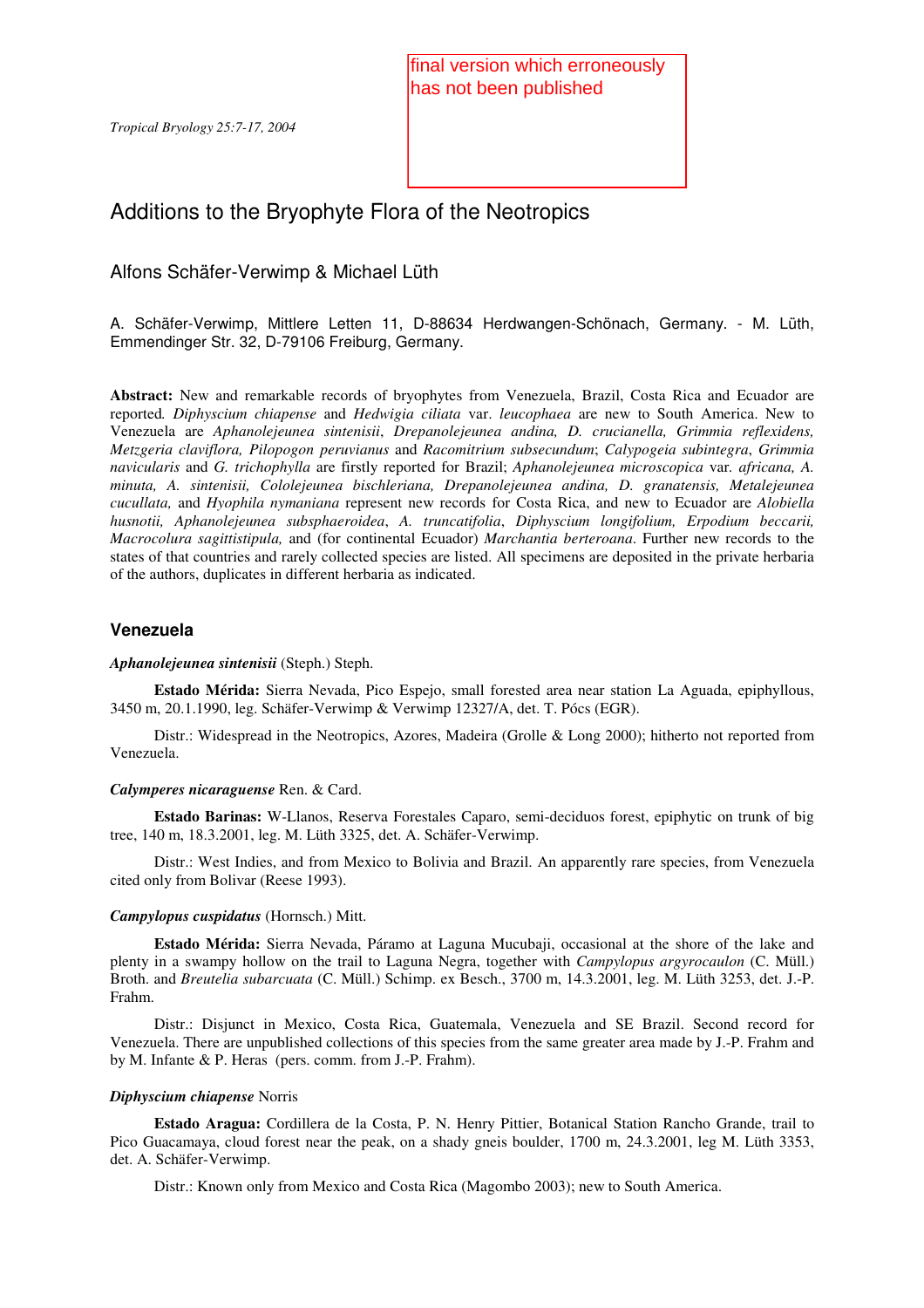### *Drepanolejeunea andina* Herzog

**Estado Mérida:** Sierra Nevada near Mérida, Pico Espejo, small remnant of forest above Estacion Loma Redonda, epiphytic, growing with *Microlejeunea colombiana*, 4100 m, 19.1.1990, leg. Schäfer-Verwimp & Verwimp 12299/A.

Distr.: Hitherto known only from Ecuador (type) and Colombia; new to Costa Rica (see below) and Venezuela.

The plants are intermediate in several aspects (size of underleaves, crenate-papulose keels, erosedentate margin of lobe) between *D. andicola*, *D. paramicola* and *D. grandistipula*, but clearly have two distinct ocelli; see also comment below [Costa Rica].

#### *Drepanolejeunea crucianella* (Tayl.) A. Evans

**Estado Araguá:** Henri Pittier National Park above Choroní, epiphyllous in rain forest, growing with *Drepanolejeunea inchoata*, *D. araucariae*, *Colura tenuicornis*, *Harpalejeunea* sp. and others, 1500-1600 m, 23./24.1.1990, leg. Schäfer-Verwimp & Verwimp 12363, det. Grolle 1993 (JE), 12379/B.

Distr.: Widespread in tropical America from Costa Rica and the West Indies to Ecuador and Brazil, but obviously hitherto not reported from Venezuela

## *Drepanolejeunea granatensis* (J.B. Jack & Steph.) Bischl.

**Estado Mérida:** Road Valera to Aguila pass, rocky slope in páramos vegetation near below the pass, in rock crevice between other bryophytes, 3900m, 15.1.1990, leg. Schäfer-Verwimp & Verwimp 12143.

Distr.: Colombia, Ecuador, southeastern Brazil, Costa Rica (see this paper); from Venezuela mentioned in the páramos checklist by Gradstein in Luteyn (1999) without locality.

### *Grimmia elongata* Kaulf. in Sturm

**Estado Mérida:** Sierra Nevada, Pico Espejo near Mérida city, on exposed rock, 4765 m, 19.1.1990, leg. Schäfer-Verwimp & Verwimp 12280a, det. J. Muñoz (MA only); -, -, Estacion Loma Redonda, Páramo, on sunny gneis rock, 4100 m, 15.3.2001, leg. M. Lüth 3265, det. E. Maier (G).

Distr.: Europe, Asia, northern and southern America; first and second record for Venezuela. The records given in Muñoz & Pando (2000) as well as in Churchill et al. (2000) refer to the first cited specimen above.

#### *Grimmia fuscolutea* Hook.

**Estado Mérida:** Sierra Nevada, Páramo near Aguila Pass, on sunny rocks along the road, 4100 m, 14.3.2001, leg. M. Lüth 3228; Sierra Nevada, cable car to Pico Espejo, last station on the top, alpine vegetation, N-exposed steep slope near station, on shady rock, 4800 m, 15.3.2001, leg. M. Lüth 3273; -, -, on exposed rock, 4765 m, 19.1.1990, leg. Schäfer-Verwimp & Verwimp 12280, det. J. Muñoz & E. Maier (FLAS).

Distr.: Europe, Africa, Asia, Antarctica, America (Muñoz & Pando 2000). Rarely collected in Venezuela.

#### *Grimmia reflexidens* Müll. Hal.

**Estado Mérida:** Sierra Nevada, cable car to Pico Espejo, last station near the top, alpine vegetation, on vertical surface of sunny, S-exposed rock near station, 4800 m, 15.3.2001, leg. M. Lüth 3280, conf. E. Maier as *G. sessitana* De Not (synonymized by Muñoz 1999).

Distr.: Europe, Africa, Asia, Australasia, Antarctica, northern and southern America. New to Venezuela.

## *Hedwigia ciliata* var. *leucophaea* Bruch & Schimp.

**Estado Mérida:** Sierra Nevada, road Valera - Aguila Pass, block field in Páramo near Aguila Pass, on sunny boulder, 3900 m, 14.3.2001, leg. M. Lüth 3245; Sierra Nevada, Laguna Coromoto, Subpáramo, on a sunny boulder, 3000 m, 16.3.2001, leg. M. Lüth 3304.

Note: *Hedwigia ciliata* var. *leucophaea* is characterized by a long hyaline and papillose leaf apex (22- 55% of the leaf length, Hedenäs 1994), that is pure white and strongly contrasted by the rest of the leaf and leaf margins sometimes recurved below and plane above. All *Hedwigia*, that have been collected hitherto in Latin America belong to *H. nivalis* (M. Müll.) Mitt. (Allen, in prep.), which also can have a long hyaline leaf apex. The type of *H. nivalis* comes from the same area, Merida in Venezuela (Buck & Norris 1996) where *H. ciliata* var. *leucophaea* now was collected two times. *H. nivalis* differs from the latter taxon by the presence of incurved upper leaf margins, while those of *H. ciliata* var*. leucophaea* are plane (Allen, in prep.).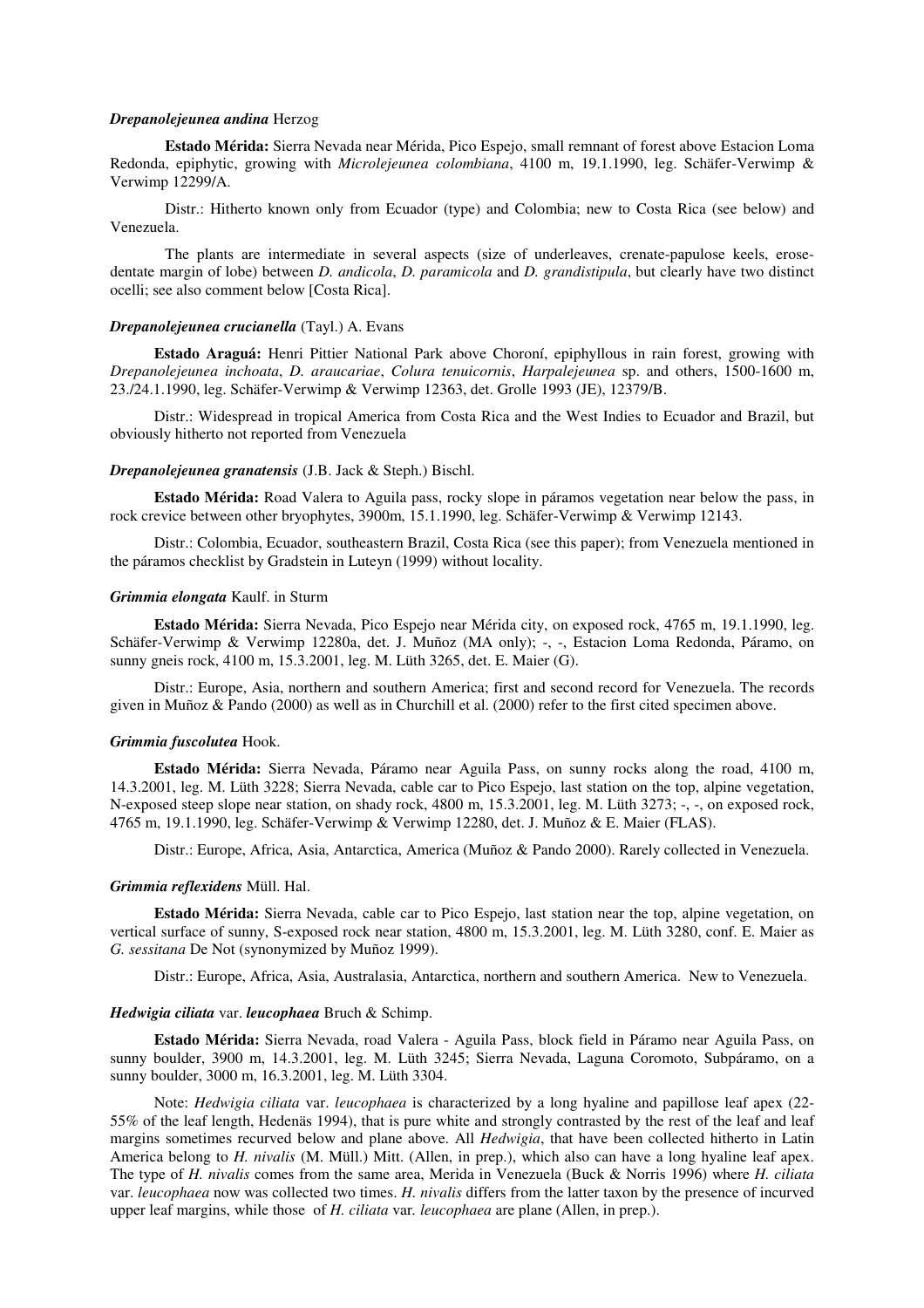Distr.: Europe, western North America; new to Latin America.

#### *Metzgeria claviflora* Spruce

**Estado Mérida:** Sierra Nevada, trail to Laguna Coromoto, cloud forest, on a rotting log, 2550 m, 16.3.2001, leg. M. Lüth 3309, det. A. Schäfer-Verwimp.

Distr.: Hitherto known from the West Indies, Nicaragua, and Ecuador (Kuwahara 1986). New to Venezuela.

#### *Pilopogon peruvianus* (Williams) Frahm

**Estado Mérida:** Sierra Nevada, cable car to Pico Espejo, Estacion Loma Redonda, Páramo, on sunny gneis rock near the cable car station, 4100 m, 15.3.2001, leg. M. Lüth 3262, conf. J.-P. Frahm.

Distr.: Hitherto known only from Ecuador and Peru (Frahm 1991: 215). First record for Venezuela.

#### *Racomitrium subsecundum* (Harv.) Wils. in Mitt. & Wils.

**Estado Mérida:** Sierra Nevada, cable car to Pico Espejo, last station on the top, alpine vegetation, Nexposed steep slope near station, on shady humid rock, 4800 m, 15.3.2001, leg. M. Lüth 3272 & 3276, det. H. Bednarek-Ochyra; Sierra Nevada, trail to Laguna Coromoto, cloud forest, on a big, open boulder in a brook, growing above the water line, 2450 m, 16.3.2001, leg. M. Lüth 3290, det. H. Bednarek-Ochyra (KRAM).

Distr.: Pantropical taxa, recently reported for the first time in South America from Brazil, Colombia (Bednarek-Ochyra et al. 1999), Ecuador, and Bolivia (Bednarek-Ochyra 2001). First record for Venezuela.

## *Squamidium diversicoma* (Hampe) Broth.

**Estado Mérida:** Sierra Nevada, at the begin of the trail to Laguna Coromoto, open, sunny boulders in a pasture, 1800 m, 16.3.2001, leg. M. Lüth 3206, det. Schäfer-Verwimp.

Distr.: From Mexico and Honduras to southeastern Brazil, from Venezuela mentioned from the states of Aragua and Lara (Allen & Crosby 1986).

#### *Squamidium isocladum* (Ren. & Card.) Broth.

**Estado Mérida:** Sierra Nevada, at the begin of the trail to Laguna Coromoto, open, sunny boulders in a pasture, 1800 m, 16.3.2001, leg. M. Lüth 3208, det. A. Schäfer-Verwimp.

Distr. : Central and South America, West Indies, only once recorded from Venezuela (Allen & Crosby 1986).

## **Brazil**

## *Aphanolejeunea clavatopapillata* (Steph.) Reiner

**Minas Gerais:** Poços de Caldas, humid montane rain forest on Morro São Domingos, epiphyllous, c. spor., 1250-1450 m, 20.4.1991, leg. Schäfer-Verwimp & Verwimp 14415/C. **Rio de Janeiro:** Serra de Itatiaia, rain forest near waterfall Veu da Noiva, epiphyllous, 1100 m, 9.7.1991, leg. Schäfer-Verwimp & Verwimp 14670/B.

Distr.: Florida, Cuba, Costa Rica, Argentina, Paraguay; from Brazil known only from São Paulo; new to Minas Gerais and Rio de Janeiro.

#### *Aphanolejeunea sicaefolia* (Gottsche in Steph.) Evans

**Amazonas:** Manaus, primary fores on Rio Janauaca ca. 40 km SW of the town, on rotting wood, growing with and between *Xylolejeunea crenata*, 40 m, 20 July 1986, leg. Schäfer-Verwimp & Verwimp 7251/A.

Distr.: Tropical America; from Brazil reported from Pernambuco and São Paulo (Gradstein & Costa 2003), and from Amazonas (Griffin 1979, without citing a specimen).

## *Archilejeunea auberiana* (Mont.) A. Evans

**Alagoas:** Marechal Deodoro, 9° 41' S, 36° 2' W, edge of secondary forest along BR 101 at km 121, epiphytic on twigs, 50 m, growing with *Diplasiolejeunea cobrensis* and *Caudalejeunea lehmanniana*, 5.7.1987,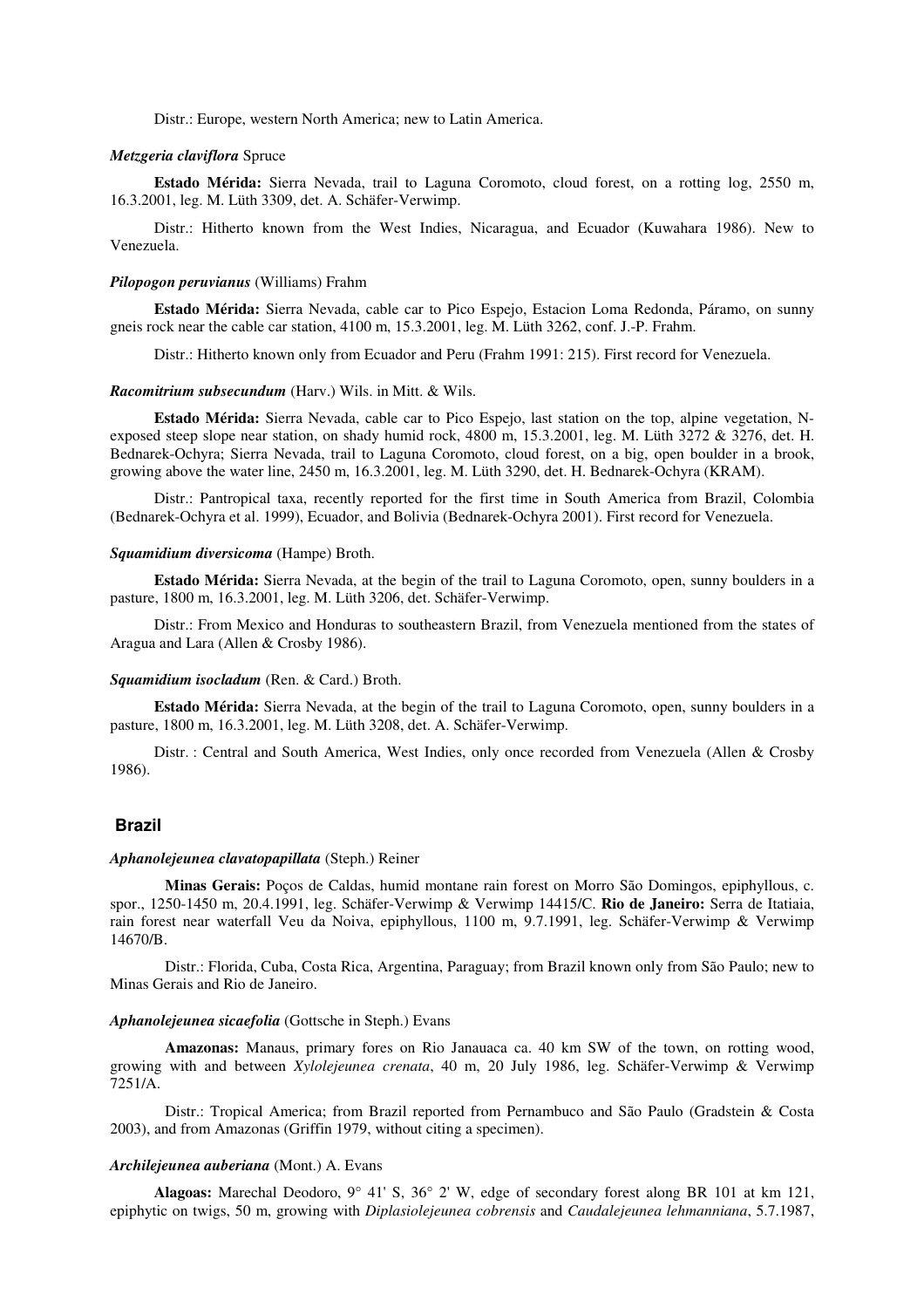leg. Schäfer-Verwimp & Verwimp 8730/A. **Bahia:** BR 101 between Ibirapitanga and Ubaitaba, secondary shrub, epiphytic, 200 m, 18.7.1987, leg. Schäfer-Verwimp & Verwimp 8754. **Espírito Santo:** Linhares, Reserva Vale do Rio Doce, epiphytic at edge of rain forest, 50 m, 17.7.1990, leg. Schäfer-Verwimp & Verwimp 13006/A.

Distr.: Widespread in tropical America; new to Alagoas, Bahia, and Espírito Santo.

## *Breutelia microdonta* (Mitt.) Broth.

**Santa Catarina:** Santa Cecilia, *Sphagnum* bog on BR 116, 1140 m, 20.12.1988, leg. Schäfer-Verwimp & Verwimp 10461; -, Serra do Rio do Rastro, Urubici, Morro da Igreja, N-exposed rocks near the radar station beside the peak, humid vertical rock surface, 1780 m, 17.9.2001, leg M. Lüth 3605, det. A. Schäfer-Verwimp.

Distr.: Longly known as endemic of SE Brazil until Griffin (1992) pointed out that this is a widespread tropical species and reported it also from Venezuela, Guadeloupe, Southern Africa, and the Philippines. New to Santa Catarina.

## *Breutelia wainioi* Broth.

**Rio de Janeiro:** Serra da Mantiqueira, Itatiaia National Park, Agulhas Negras, trail to Pico Itatiaia, at a small spring with seeping water at the bottom of a slope beside the trail, 2550 m, 27.9.2001, leg. M. Lüth 3652, det. A. Schäfer-Verwimp.

Distr.: Brazil, Bolivia, and Southern South America, as given in Churchill et al. (2000). From the state of Rio de Janeiro known only from very old Glaziou collections (Griffin 1984).

## *Calypogeia laxa* Gottsche & Lindenb. in Gottsche et al.

**Mato Grosso:** Chapada dos Guimarães Northeast of Cuiaba, canyon forest at waterfall Veu da Noiva, on earth covered rock, 500 m, 5.7.1987, leg. Schäfer-Verwimp & Verwimp 8627; -, road BR 158 ca. 35 km North of "Posto Alô Brasil", humid soil at brook, 330 m, 10.7.1989, leg. Schäfer-Verwimp & Verwimp 11410 (SP, STU).

Distr.: Widespread in tropical America including Brazil; new to Mato Grosso.

## *Calypogeia miquelii* Mont.

**São Paulo:** Litoral Norte, Ilha de São Sebastião, rain forest on Rio da Toca, on humid soil, 250 m, 11.11.1989, leg. Schäfer-Verwimp & Verwimp 11999 (SP, STU); -, -, rain forest on eastern slope, on humid soil, 380 m, 27.7.1986, leg. Schäfer-Verwimp & Verwimp 7344 (SP).

Distr.: Widespread in the Neotropics including Brazil; new to São Paulo.

#### *Calypogeia peruviana* Nees & Mont.

**Mato Grosso:** Chapada dos Guimarães Northeast of Cuiaba, canyon forest at "Cachoeirinha", on shady soil, 600 m, 4.7.1987, leg. Schäfer-Verwimp & Verwimp 8575. **Paraná:** Road Castro – Tibagi, km 20, humid forest (pasture), on shady soil, 1220 m, 16.12.1991, leg. Schäfer-Verwimp & Verwimp 15153 (SP, STU).

Distr.: Widespread in tropical America including Brazil; new to Mato Grosso and Paraná.

#### *Calypogeia subintegra* (Gottsche, Lindenb. & Nees) Bischler

**Minas Gerais:** Serra de Itatiaia, municipio Bocaina da Serra, humid secondary forest near Maromba above Rio Preto, on soil, 1300 m, 12.10.1990, leg. Schäfer-Verwimp & Verwimp 13280 (SP, STU). **Paraná:** Road Palmeira – Porto Amazonas South of Ponta Grossa, in humid forest (pasture) on shady soil, 880 m, 17.12.1991, leg. Schäfer-Verwimp & Verwimp 15178. **São Paulo:** Serra da Mantiqueira, Cruzeiro, dripping cliff on road to Passa Quatro, 1100 m, 6.4.1986, leg. Schäfer-Verwimp & Verwimp 6840; -, road SP 258 from Capão Bonito – Ponta Grossa, between Itapeva and Itararé, on humid sandy soil on riverside, 700 m, 14.12.1991, leg. Schäfer-Verwimp & Verwimp 15116 (SP, STU).

Distr.: Known from Mexico, Cuba, Guadeloupe, and Venezuela (Bischler 1962); new to Brazil.

Note: *Calypogeia subintegra* may be confused with and distinguished from *C. peruviana* by its entire leaves which are only rarely shallowly bifid, and by its underleaves which never show neither teeth nor protuberances. Furtheron, fresh plants can be distinguished at once by different oil bodies being colourless in *C. subintegra* and brownish-purplish ("blue") in *C. peruviana*. Oil bodies have been observed in the above cited specimen 13280: present in all leaf cells, 2-7 per cell; botryoidal to more rarely spindle shaped, 3-8  $\mu$ m wide and 5-12 µm long, colourless, the smallest ones consisting of less than 10 relatively large droplets. In Brazilian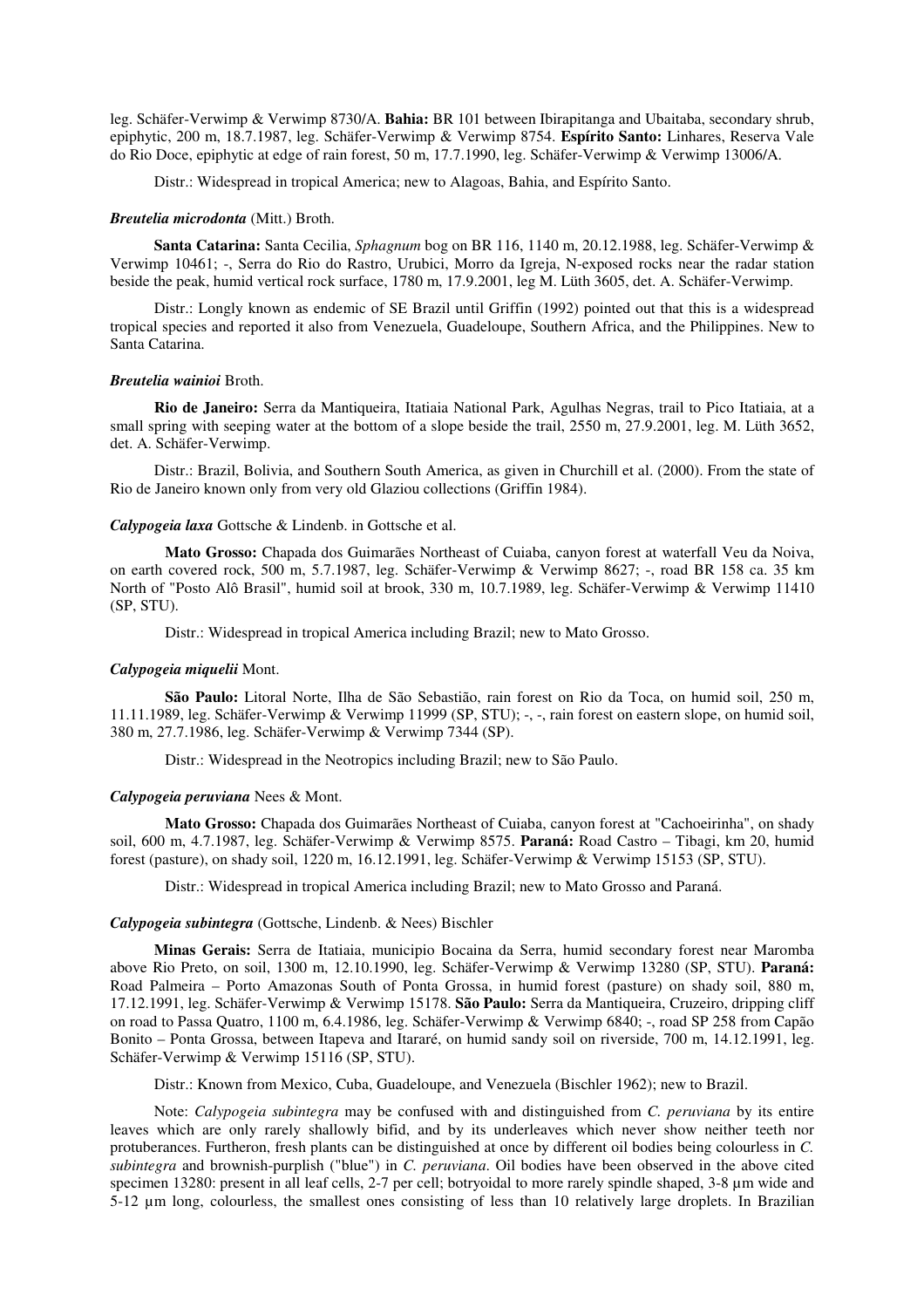material of *C. peruviana* the oil bodies are larger (4-8 x 8-16 µm in Schäfer-Verwimp & Verwimp 13317: Minas Gerais, Serra da Mantiqueira, Monte Verde, 1850 m, 26.10.1990) than those observed by Gradstein et al. (1977) from Colombia (4-7 x 4-11  $\mu$ m).

## *Campylopus cryptopodioides* Broth.

**Santa Catarina:** Blumenau, Corubá, Morro da Igreja, peak with shrubs and small trees, epiphytic on a small horizontal branch of a tree, 860 m, 12.9.2001, leg. M. Lüth 3553, det. J.-P. Frahm.

Distr.: SE-Brazil and adjacent Argentina. New to Santa Catarina.

#### *Campylopus cuspidatus* (Hornsch.) Mitt. **var.** *dicnemioides* (Müll. Hal.) Frahm

**Santa Catarina:** Serra do Rio do Rastro, Urubici, Morro da Igreja, N-exposed rocks near the radar station beside the peak, humid ground between rocks, together with *Dicranoloma billardieri* (Brid.) Par. and *Herbertus serratus* Spruce, 1780 m, 17.9.2001, leg M. Lüth 3553, det. A. Schäfer-Verwimp; **Rio de Janeiro:** Serra da Mantiqueira, Itatiaia National Park, Agulhas Negras, trail to Pico Itatiaia, plants with plenty sporophytes at a small spring with seeping water at the bottom of a slope beside the trail, together with *Breutelia wainioi* Broth., 2550 m, 27.9.2001, leg. M. Lüth 3653, det. A. Schäfer-Verwimp.

Distr.: SE-Brazil, Venezuela, Colombia, Ecuador, Peru and Bolivia.

#### *Campylopus julaceus* (Hampe) Jaeg.

**Rio Grande do Sul:** Serra Gaucho, Gramado, Knorr-Park, on earth, 900 m, 19.1.1987, leg. Schäfer-Verwimp & Verwimp 8197, det. Frahm (1987; hb. Frahm).

Distr.: Known from Bolivia, Argentina, Paraguay, and in Brazil from the Northeast to the South (Frahm 1991); new state record for Rio Grande do Sul.

## *Campylopus reflexisetus* (Müll. Hal.) Broth.

**Santa Catarina:** Blumenau, Corubá, valley of Ano Bom, big waterfall of Ano Bom, humid rock with soil, on the top of the waterfall, 520 m, 10.9.2001, leg. M. Lüth 3533, det. J.-P. Frahm.

Distr.: Mexico, Costa Rica, Venezuela, Colombia, Ecuador, Peru, Bolivia and Brazil. Second record for Brazil, new to Santa Catarina.

#### *Campylopus sehnemii* Bartram

**Santa Catarina:** Serra do Rio do Rastro, Urubici, Morro da Igreja, N-exposed rocks near the radar station beside the peak, at the edge on top of the rocks, 1780 m, 17.9.2001, leg M. Lüth 3606, det. J.-P. Frahm.

Distr.: SE Brazil, just known from a few localities (Frahm 1991). New to Santa Catarina.

## *Campylopus widgrenii* (Müll. Hal.) Mitt.

**Santa Catarina:** Serra do Rio do Rastro, Urubici, pass between Rancho Queimado and Alfredo Wagner, black small cushions on sunny vertical rock beside the street, 1050 m, 16.9.2001, leg. M. Lüth 3576, det. J.-P. Frahm.

Distr.: A rather rare species, known only from a few localities from NE and SE Brazil (Frahm 1991).

## *Cheilolejeunea comans* (Spruce) R.M. Schust.

**Rio de Janeiro:** Serra de Itatiaia, Mata atlântica at waterfall "veu da noiva" above Itatiaia, on rock, c. per., 1100 m, 9.7.1991, leg. Schäfer-Verwimp & Verwimp 14673.

Distr.: Tropical South America (Venezuela, Bolivia, Argentina), from Brazil known only from São Paulo (Gradstein & Costa 2003); new to Rio de Janeiro.

## *Drepanolejeunea anoplantha* (Spruce) Steph.

**Bahia:** Monte Pascoal between Porto Seguro and Itamarajú, 17° 53' S, 39° 24' W, Mata atlântica near the top, epiphytic, growing with *Vitalianthus bischlerianus*, 530 m, leg. Schäfer-Verwimp & Verwimp 8803. **Minas Gerais:** Serra de Caparaó, montane forest on Rio José Pedro, epiphytic, 1890 m, 26.7.1987, leg. Schäfer-Verwimp & Verwimp 8927 (SP). **Paraná:** Serra da Graciosa, Parque Marumbi, epiphytic in rain forest, growing with *Vitalianthus bischlerianus*, 730 m, 28.1.1987, leg. Schäfer-Verwimp & Verwimp 8257 (SP).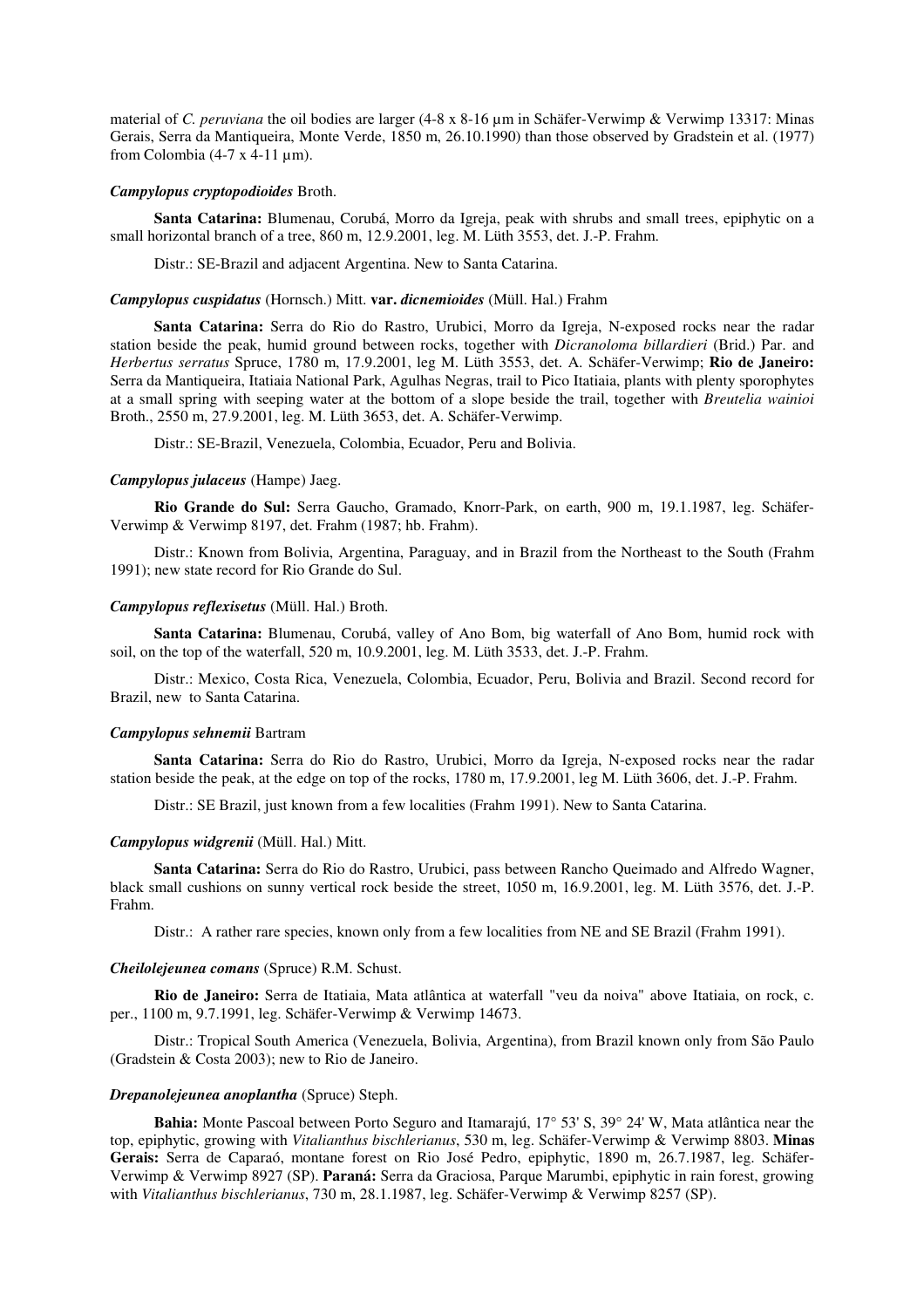Distr.: West Indies, tropical South America; new to Bahia, Minas Gerais, and Paraná.

## *Drepanolejeunea granatensis* (J.B. Jack & Steph.) Bischl.

**Espírito Santo:** Serra de Caparaó, páramo-like vegetation above "Terreirão", epiphytic on shrubs, c. per., 2500 m, leg. Schäfer-Verwimp & Verwimp 11513/A (JE, SP, STU). **Minas Gerais:** Serra de Caparaó, trail to Pico do Cristal, ca. 20° 23' S, 41° 49' W, open shrubby vegetation between "Terreirão" and Rio Caparaó, epiphytic, 2260 m, leg. Schäfer-Verwimp & Verwimp 13062/B; -, Caeté (SE of Belo Horizonte), Pico da Piedade, shrubby vegetation on summit region, epiphytic, 1730 m, 17.10.1986, leg. Schäfer-Verwimp & Verwimp 7732; -, Serra de Itatiaia, páramo-like vegetation on Agulhas Negras, on rock, 2640 m, 8.7.1991, leg. Schäfer-Verwimp & Verwimp 14665/A (SP).

Distr.: Known from Colombia, Venezuela, Ecuador, Costa Rica (see this paper), and southeastern Brazil; new to Espírito Santo.

*Drepanolejeunea granatensis* is usually growing epiphytic on shrubs above 2000 m (Gradstein & Costa 2003); the collection from Pico da Piedade is from considerably lower altitude, and the last cited specimen is the single one from rock.

## *Drepanolejeunea inchoata* (Meissn.) Steph.

**Espírito Santo:** Domingos Martins, Reserva Florestal Pedra Azul, on shady rock, 1350 m, 2.7.1990, leg. Schäfer-Verwimp & Verwimp 12879 (SP).

Distr.: A common montane neotropical species, but obviously rare in Brazil, known only from a single collection from Rio de Janeiro (Gradstein & Costa 2003); new to Espírito Santo.

#### *Drepanolejeunea orthophylla* (Nees & Mont.) Bischl.

**Espírito Santo:** Serra de Caparaó, montane forest along Rio José Pedro below "Cachoeira bonita", epiphyllous, 1760 m, 21.7.1990, leg. Schäfer-Verwimp & Verwimp 13039.

Distr.: A widespread neotropical species, from Brazil known from altitudes to 900 m (Gradstein & Costa 2003); new to Espírito Santo.

## *Erpodium biseriatum* (Aust.) Aust.

**Goias:** Alto Paraiso, Chapada dos Veadeiros, forest on steep slope on Rio São Miguel, epiphytic, c. spor., 820 m, 21.7.1988, leg. Schäfer-Verwimp & Verwimp 9854. **São Paulo:** Teodoro Sampaio (ca 700 km W of São Paulo City, primary forest on Morro do Diabo, epiphytic, c. spor., 500 m, 14.2.1988, leg. Schäfer-Verwimp & Verwimp.

Distr.: Widespread but scattered in the tropics, known from the U.S.A., Mexico, West Indies, Venezuela, Paraguay, Brazil, Africa (Tanzania), India, Sri Lanka, Thailand, Indonesia, the Philippines, Taiwan, and Australia (Stone 1997). From Brazil known only from a very few collections from Paraná and São Paulo (Vital 1980, Yano 1995). New to Goias.

#### *Grimmia laevigata* (Brid.) Brid.

**Rio Grande do Sul**: Aparados da Serra, Cambara do Sul, pasture S of the village, plenty large cushions on sunny rocks and boulders, together with *Campylopus introflexus* (Hedw.) Brid., 1030 m, 19.9.2001, leg. M. Lüth 3617.

Distr.: Europe, Africa, Asia, Australasia, northern and southern America; in South America the occurrence of *G. laevigata* is confined to Argentina, Chile and South Brazil (Muñoz 1999).

#### *Grimmia navicularis* Herz.

**Rio de Janeiro:** Serra da Mantiqueira, Itatiaia National Park, Agulhas Negras, trail to Pico Itatiaia, on top of open sunny rock beside the trail, 2450 m, 27.9.2001, leg. M. Lüth 3648, det. C. Delgadillo (MEXU).

Distr.: Along the Andes from Venezuela to Patagonia (Muñoz 1999). First record for Brazil. There is another, unpublished collection of *G. navicularis* from Brazil (pers. comm. from C. Delgadillo): Serra do Itatiaia. In rupibus, 2200 m, P. Dusén s.n. 05/1902. (NY), det. C. Delgadillo.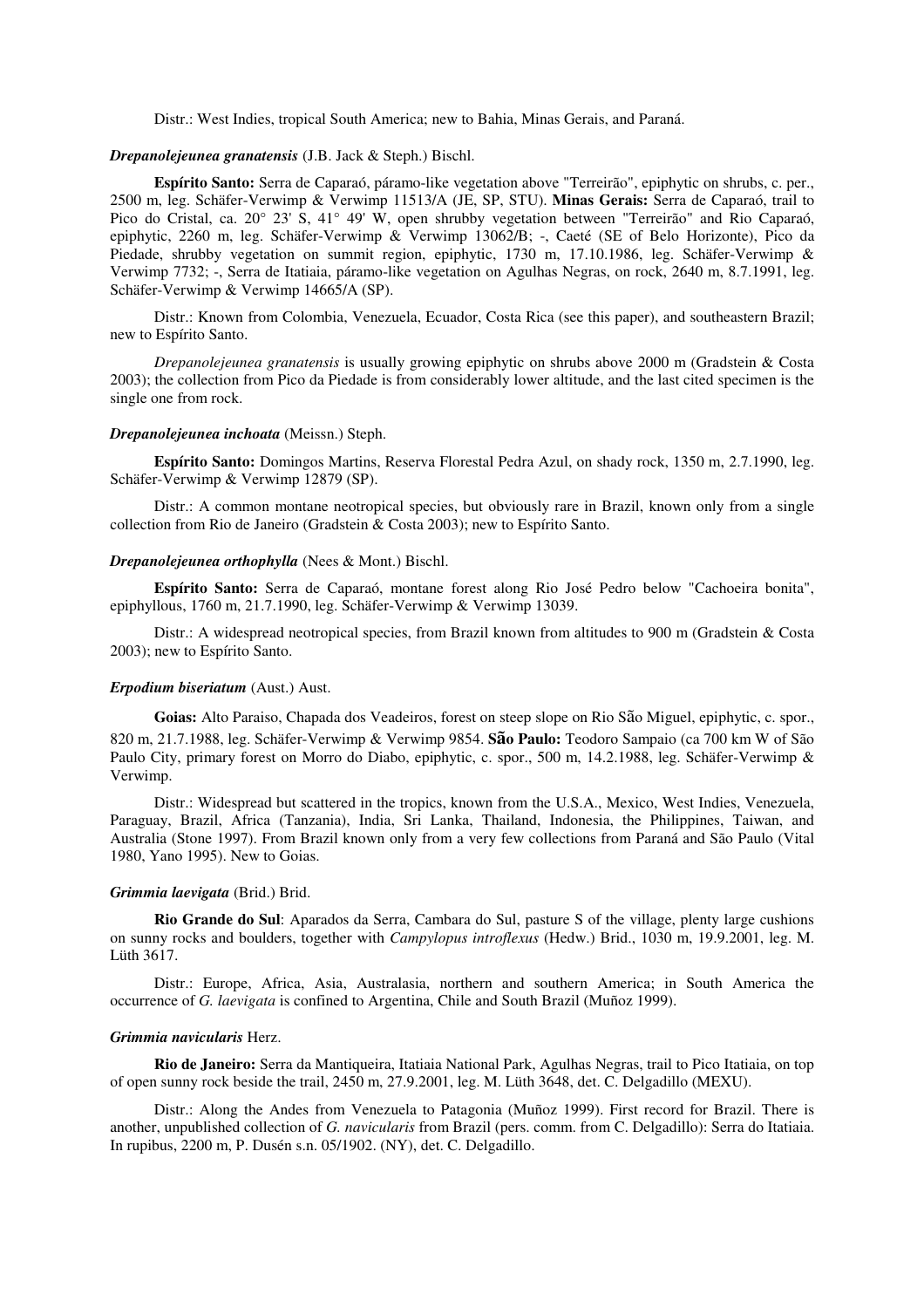#### *Grimmia trichophylla* Grev.

**Santa Catarina:** Serra do Rio do Rastro, Urubici, Morro da Igreja, sunny rock in pasture on the road to the radar station, 1550 m, leg. M. Lüth 3581, and sunny rock near the radar station, 1780 m, 17.9.2001, leg. M. Lüth 3597, det. H. Greven, conf. J. Muñoz and C. Delgadillo (MA, MEXU, hb. Greven); **Rio de Janeiro:** Serra da Mantiqueira, Itatiaia National Park, Agulhas Negras, trail to Pico Itatiaia, on sunny boulder, 2430 m, 27.9.2001, leg. M. Lüth 3647, det. H. Greven, conf. J. Muñoz (MA, hb. Greven).

Distr.: Europe, Africa, Asia, Australasia, northern and southern America; in South America so far known only from the Andes from Venezuela to Tierra del Fuego (Muñoz 1999). New to Brazil.

#### *Herpetineuron toccoae* (Sull. & Lesq.) Card.

**Minas Gerais:** Caldas, Pocinho do Rio Verde, rain forest on waterfall A. Moreiro, on humid rock, 1050 m, 25.5.1986, leg. Schäfer-Verwimp & Verwimp 7042 (EGR, G, STU). **Santa Catarina:** Road BR 282 between Canoas and Bom Retiro, on rotting wood in humid forest, 850 m, 21.12.1988, leg. Schäfer-Verwimp & Verwimp 10483, det. H. Crum (MICH).

Distr.: Pantropical but elsewhere scattered, from Brazil known from the states of Mato Grosso, Paraná, Rio de Janeiro, and São Paulo (Yano 1981); new to Minas Gerais and Santa Catarina.

#### *Holomitrium nitidum* Herz.

**São Paulo:** Ilha de São Sebastião, rain forest on central part of the island, epiphytic, 570 m, 9.2.1990, leg. Schäfer-Verwimp & Verwimp 12434; -, Eldorado, Park "Caverna do Diabo", Morro do Angico, cloud forest beneath the peak, epiphytic on a small horizontal branch, 600 m, 31.8.2001, leg. M. Lüth 3438; **Santa Catarina:** Blumenau, Corubá, Morro da Igreja, peak with shrubs and small trees, together with *H. crispulum* Mart. epiphytic on a small horizontal branch of a tree, 860 m, 12.9.2001, leg. M. Lüth 3552, all det. M. Price.

Distr.: Known onyl from a few collections from SE Brazil, but probably overlooked or mistaken for *H. crispulum* (M. Price in litt.); new to Santa Catarina.

## *Hyophiladelphus agrarius* (Hedw.) Zand. [= *Barbula agraria* Hedw.]

**Amazonas:** Manaus, Rua Recife, on stone wall; ca 80 m; 3° 7' S, 60° 01' W, 8.7.1988, leg. Schäfer-Verwimp & Verwimp 9781, conf. Sollman, as *Barbula agraria* (L). **Paraíba:** João Pessoa, Cabo Branco, on old stone wall of garden, 5 m, 7° 09' S, 34° 47' W, 12.7.1990, leg. Schäfer-Verwimp & Verwimp 12965 (G, STU). **Pernambuco:** Olinda near Recife, on stone wall, ca 40 m, 7.7.1986, Schäfer-Verwimp & Verwimp 7195. **Rio de Janeiro:** Atlantic coast south of Rio de Janeiro city, Itacuruca, on stone wall of garden; 2 m, 14.8.1988, leg. Schäfer-Verwimp & Verwimp 9975. **Rondônia:** Porto Velho city, Hotel Floresta Negra, on stone wall; ca 85 m, 3.7.1988, leg. Schäfer-Verwimp & Verwimp 9710. **Sergipe:** São Cristovão, on old concrete wall in the center of the town, 30 m, 17.7.1987, leg. Schäfer-Verwimp & Verwimp 8749, det. Zander (BUF).

Distr.: Apparently a New World endemic: widespread in the Caribbean region, including the Gulf Coast of United States, eastern Mexico, West Indies, Central America, and northeastern South America (Zander 1995). In Brazil previously known from Amazonas, Fernando de Noronha, Paraiba, Pernambuco, and Rio de Janeiro. New state records for Rondônia and Sergipe. Seems to be a rather widespread species in NE and N Brazil, but apparently rare at its southern limit in SE Brazil.

## *Leptodontium stellatifolium* (Hampe) Broth.

**Minas Gerais:** Serra de Caparaó, on exposed rock in alpine vegetation on trail to Pico da Bandeira, 2820 m, 27.7.1987, leg. Schäfer-Verwimp & Verwimp 8979, det. R. Zander (LAF); -, Serra de Itatiaia, road between Itamonte and Brejo da Lapa, on dripping rock, 1950 m, 2.4.1988, leg. Schäfer-Verwimp & Verwimp 9567, det. R. Zander (LAF); -, Serra da Mantiqueira, Camanducaia, Monte Verde, campos-vegetation on top of Pedra Partida, on exposed rock, 2050 m, 26.10.1990, leg. Schäfer-Verwimp & Verwimp 13311 (EGR, STU). **Santa Catarina:** Serra do Rio do Rastro, Urubici, road to Morro da Igreja, on exposed rocks at 1750 m, 31.12.1990, leg. Schäfer-Verwimp & Verwimp 13587; -, -, N-exposed rocks near the radar station beside the peak, together with *Racomitrium didymum* (Mont.) Lorentz in a gap at the edge on top of the rocks, 1780 m, 17.9.2001, leg M. Lüth 3596, det. A. Schäfer-Verwimp.

Distr.: This SE Brazilian endemic is known only from Rio de Janeiro and Espírito Santo. New to Minas Gerais and Santa Catarina.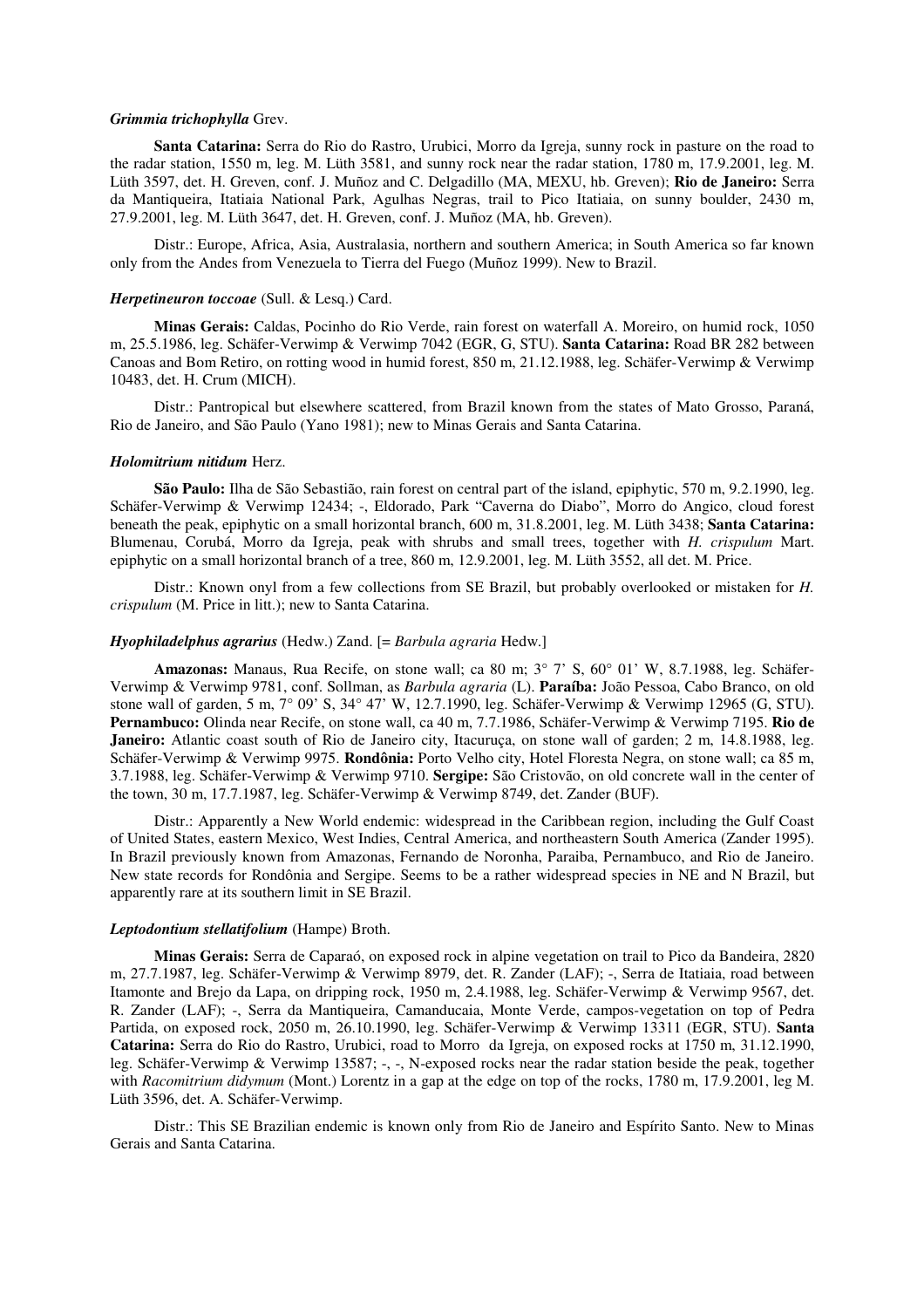#### *Lepyrodon tomentosus* (Hook.) Mitt.

**Minas Gerais:** Serra da Mantiqueira, Delfim Moreira, 22° 35' S, 45° 18' W, pasture in forest near São Francisco dos Campos, epiphytic, 1560 m, 24.9.1988, leg. Schäfer-Verwimp & Verwimp 9998 (SP); -, Camanducaia, Monte Verde, montane forest on trail to Chapéu do Bispo, epiphytic, 1820 m, 13.5.1990, leg. Schäfer-Verwimp & Verwimp 12731; **São Paulo:** Serra da Bocaina near São José do Barreiro, montane forest, epiphytic, 1520 m, 18.4.1988, leg. Schäfer-Verwimp & Verwimp 9642 (SP, STU).

Distr.: Widespread in the Americas from Mexico and Dominican Republic to Tierra del Fuego and SEand S-Brazil (Allen 1999, with distribution map); new to Minas Gerais.

#### *Microlejeunea globosa* (Spruce) Steph.

**Espírito Santo:** Domingos Martins, Reserva Florestal Pedra Azul, epiphytic in small remnant of secondary rain forest, c. per., 1240 m, 2.7.1990, leg. Schäfer-Verwimp & Verwimp 12858, det. M.E. Reiner-Drehwald.

Distr.: U.S.A., Mexico, Brazil, Paraguay, Argentina (detailed description, synonymy and distribution map in Reiner-Drehwald (1994); from Brazil known only from the states of São Paulo and Paraná; new to Espírito Santo.

#### *Mnioloma nephrostipa* (Spruce) R.M. Schust.

**Minas Gerais:** Santa Barbara, Serra de Caraça, trail to Morro Carapuza, on humid, earth-covered rock, 1550 m, 18.7.1989, leg. Schäfer-Verwimp & Verwimp 11471.

Distr.: Hitherto known only from northern Amazonia and the Guyana Highlands; the find in Minas Gerais represents a remarkable outlying station.

## *Odontoschisma longiflorum* (Tayl.) Steph.

**Santa Catarina:** Blumenau, Park Ecologico Spitzkopf, Pico Spitzkopf, cloud forest with low trees near the peak, epiphytic on a trunk of an old tree, together with *Schlotheimia tecta* Hook. & Wils and *Bazzania stolonifera* (Sw.) Trev., 920 m, 14.9.2001, leg. M. Lüth 3574, det. A. Schäfer-Verwimp.

Distr.: Widespread in the West Indies and Northern South America, from Brazil known from Goias, Minas Gerais, Rio de Janeiro, and São Paulo, new to Santa Catarina and South Brazil.

#### *Paracromastigum pachyrhizum* (Nees) Fulf.

**Santa Catarina:** Serra do Corvo Branco, road Urubici – Grão Pará, near highest point on periodically wet rock, 1100 m, 30.12.1990, leg. Schäfer-Verwimp & Verwimp 13508.

Distr.: Widely distributed in tropical America, from Brazil known from the states of Espírito Santo, Goias, Minas Gerais, Rio de Janeiro, and São Paulo (Gradstein & Da Costa 2003); new to Santa Catarina and South Brazil.

## *Philonotis elongata* (Dism.) Crum & Steere

**Paraíba:** Rocky slope on BR 230 (at km 120,5) between João Pessoa and Campina Grande, 150 m, 13.7.1990, leg. Schäfer-Verwimp & Verwimp 12970. **Paraná:** Lapa, ca. 70 km southwest of Curitiba, 25° 47' S, 49° 42' W, humid secondary vegetation on Gruta do Monge, on dripping cliff, admixt to *Distichophyllum* sp., 950 m, 18.12.1991, leg. Schäfer-Verwimp & Verwimp 15201/B. **São Paulo**: Serra da Bocaina E of Bananal, trail to Cachoeira do Mimosa, cloud forest near above the waterfall, on vertical furrow with loamy, sandy ground on the shady trail, 1120 m, 25.9.2001, leg. M. Lüth 3631, det. A. Schäfer-Verwimp.

Distr.: Mexico, Colombia, Ecuador, Peru, West Indies. First and single record for Brazil by Lisboa & Yano (1987) from the state of Amazonas. New to NE, SE and S Brazil.

#### *Phyllodon truncatulus* (Müll. Hal.) Buck

**Mato Grosso:** Chapada dos Guimarães, canyon near waterfall Veu da Neuva, ca. 15° 25' S, 55° 49' W, on shady rock in forest, 500 m, 5.7.1987, leg. Schäfer-Verwimp & Verwimp 8626, det. Buck (NY). **Minas Gerais:** Poços de Caldas, Morro São Domingos, rain forest, on rock in brook, 1320 m, 24.5.1986, leg. Schäfer-Verwimp & Verwimp 7026. **Paraná:** Sengés – Itararé, Gruta da Barreira on Rio Itararé, ca. 24° 8' S, 49° 21' W, on shady dripping rock cliff, 620 m, 15.12.1991, leg. Schäfer-Verwimp & Verwimp 15120. **Santa Catarina:** Blumenau, Park Floresta Negra, rain forest, on humid, shady rock, 200 m, 25.1.1987, leg. Schäfer-Verwimp & Verwimp 8240, det. W.R. Buck (NY). **São Paulo:** Pico do Jaraguá near São Paulo City, rain forest, on periodically wet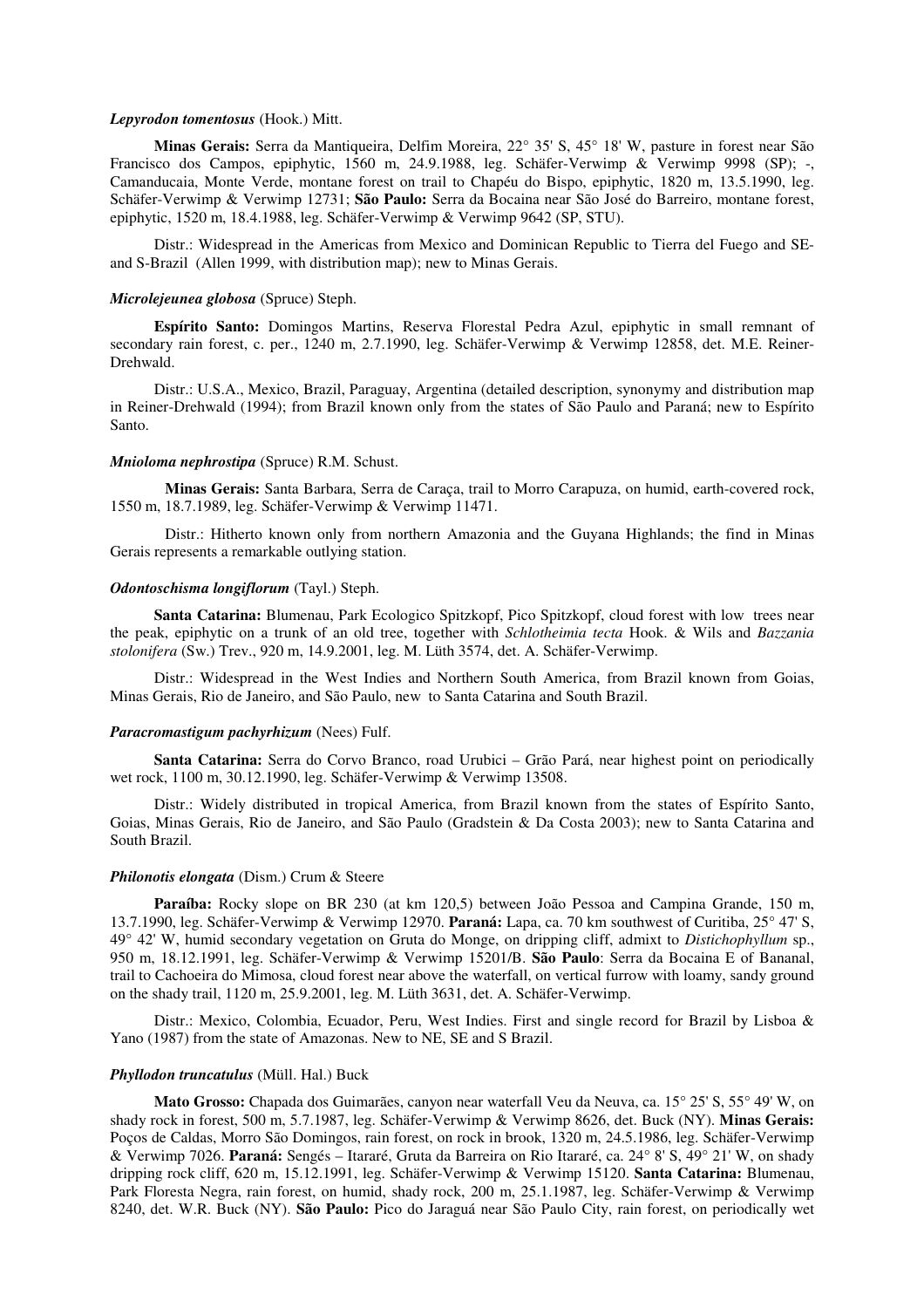rock on brook, 810 m, 20.9.1987, leg. Schäfer-Verwimp & Verwimp 9026, det. W.R. Buck (NY, STU); -, Ilha de São Sebastião, rain forest on Rio da Toca, on rock in brook, periodically submerged, 170 m, 11.2.1990, leg. Schäfer-Verwimp & Verwimp 12503; -, -, on western slope, on shady rock, 470 m, 7.10.1990, leg. Schäfer-Verwimp & Verwimp 13193; -, Serra do Mar near Ubatuba, Fazenda Capricornio, 23° 24' S, 45° 4' W, primary rain forest on Rio Indaiá, on rotting wood, 120 m, 23.3.1989, leg. Schäfer-Verwimp & Verwimp 10942; -, Serra de Paranapiacaba between Apiai and Iporanga, rain forest near Caverna Santana, in canyon forest on humid rock, 300 m, 1.5.1987, leg. Schäfer-Verwimp & Verwimp 8434 (EGR, G, STU).

Distr.: Scattered in the Neotropics from the West Indies, Costa Rica to Peru, French Guiana; from Brazil known only from a very few 19th century collections from São Paulo (Yano 1981, as *Glossadelphus*) and from Santa Catarina (type of *Hookeria obtusissima* Müll. Hal., see Crosby et al. 1985) beside a recent record from Bahia (Vilas Bôas-Bastos & Passos Bastos 2000) but probably overlooked; new to Mato Grosso, Minas Gerais, and Paraná.

#### *Squamidium diversicoma* (Hampe) Broth.

**Paraná:** Curitiba, Moretes, Estrada Graciosa, resting place Rio Cascata, epiphytic on isolated tree, together with *Papillaria deppei* (Hornsch.) Jaeg. and *Pilotrichella flexilis* (Hedw.) Ångstr., 820 m, 8.9.2001, leg. M. Lüth 3522, det. A. Schäfer-Verwimp.

Distr.: Mexico, Honduras to southeastern Brazil (Allen & Crosby 1986). New to Paraná.

#### *Syrrhopodon cryptocarpos* Dozy & Molk.

**São Paulo:** Serra do Mar near Ubatuba, Fazenda Capricornio, primary lowland rainforest, at base of tree on Rio Indaià, 70 m, 26.9.1987, leg. Schäfer-Verwimp & Verwimp 9050 (STU).

Distr.: Widespread in Africa and tropical America, from Brazil known only from the Amazon basin (Acre, Amazonas, Pará, Rondônia) (Reese 1993, with distribution map); the record from São Paulo means a considerable range extension for this species in Brazil.

#### *Syrrhopodon prolifer* Schwaegr. var. *cincinnatus* (Hampe) Reese

**Bahia:** Chapada da Diamantina, rocky slope at roadside, on periodically wet rock, 800 m, 11.7.1987, leg. Schäfer-Verwimp & Verwimp 8710 (STU).

Distr.: An uncommon taxon anywhere in its range from the West Indies, Central America, northern South America and disjunct in SE Brazil, in the state of São Paulo (Reese 1993, with distribution map); the record from Bahia closes the gap between Amazonas and São Paulo.

## *Syrrhopodon rigidus* Hook. & Grev.

**São Paulo:** Litoral Sul, Juréia near Peruibe, Praia do Arpoador, on dripping rock, 5 m, 19.10.1990, leg. Schäfer-Verwimp & Verwimp 13296 (EGR, STU).

Distr.: Widespread in tropical America, from Brazil known only from the Amazon basin (Amapá, Amazonas, and Pará) (Reese 1993, with distribution map); the locality in São Paulo lies far away from the known distribution area.

#### *Xylolejeunea crenata* (Nees & Mont.) X.-L. He & Grolle

**Bahia:** Porto Seguro, Monte Pascoal near Itamarajú, Mata atlântica, on decaying wood, 170 m, 5.7.1990, leg. Schäfer-Verwimp & Verwimp 12885, det. M. E. Reiner-Drehwald 2000, as *Trachylejeunea* (SP).

Distr.: Widespread in tropical America, from Mexico and the West Indies to S Brazil (He & Grolle 2001); new to Bahia.

## *Zygodon obtusifolius* Hook. [= *Bryomaltaea obtusifolia* (Hook.) Goffinet]

**São Paulo:** Serra da Bocaina, Cunha, Sitio da Grama, 23° 09' S, 44° 50' W, in pasture at base of old *Araucaria angustifolia*, 1380 m, c. spor., 28.5.1988, leg. Schäfer-Verwimp & Verwimp 9664a (SP). **Paraná:** Guarapuava, pasture in forest on BR 277, epiphytic, 1170 m, 7.2.1988, leg. Schäfer-Verwimp & Verwimp 9415 (SP). **Minas Gerais:** Serra da Mantiqueira, Delfim Moreira, on trunk of old *Araucaria angustifolia* near São Francisco dos Campos, c. spor., 1550 m, 24.9.1988, leg. Schäfer-Verwimp & Verwimp 10030 (STU); -, -, Camanducaia, Monte Verde, in pasture at base of old *Araucaria angustifolia,* 1500 m, 12.5.1990, leg. Schäfer-Verwimp & Verwimp 12702.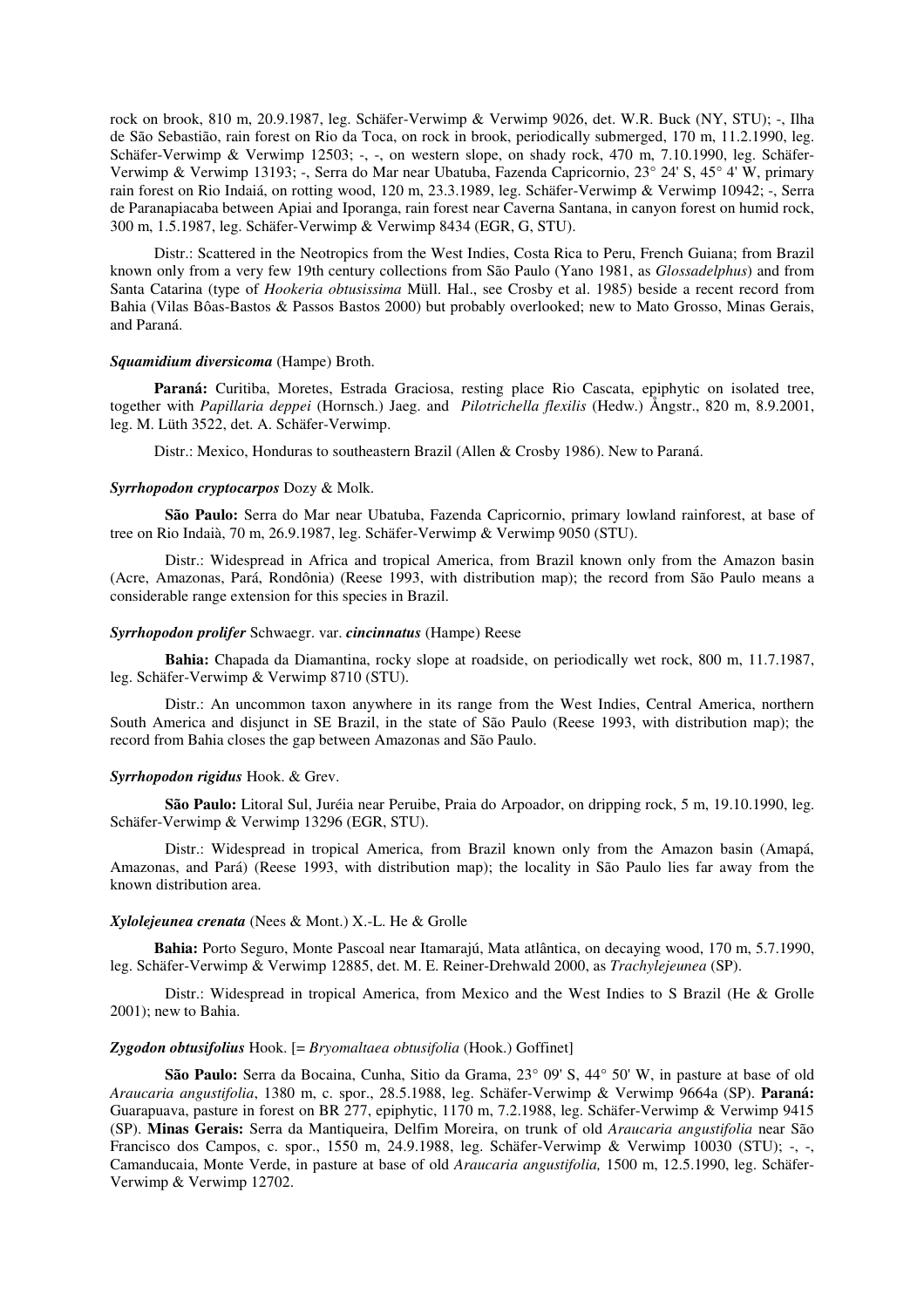Distr.: Widespread from New Zealand, Tasmania, Asia, Africa and in America from Mexico to Patagonia; rarely collected in Brazil and known only from 19th century collections from Minas Gerais (Serra de Itatiaia) and Santa Catarina. New to São Paulo and Paraná.

## **COSTA RICA**

## *Aphanolejeunea clavatopapillata* (Steph.) Reiner

**San José:** Cordillera de Talamanca, valley of the Rio Chirripo Pacifico above San Gerardo de Rivas, epiphyllous on edge of rain forest along path to waterfall, 1600 m, 27.12.1999, leg. Schäfer-Verwimp & Holz SV/H-0239/D, det T. Pócs.

Distr.: United States, Cuba, Argentina, Brazil, Paraguay; this is the second collection from Costa Rica and Central America (Dauphin et al. 1998).

## *Aphanolejeunea microscopica* (Taylor) A. Evans var. *africana* (Pócs) Pócs & A. Lücking

**San José:** Cordillera de Talamanca, San Gerardo de Dota, epiphytic in humid secondary vegetation along Rio Savegre, 1900 m, 25.12.1999, leg. Schäfer-Verwimp & Holz SV/H-0110, det. T. Pócs (INB); -, Cerro de la Muerte, km 84 of Transamericana, cloud forest, on *Steereochila ecuadorica* Inoue, 3220 m, 26.12.1999, leg. Schäfer-Verwimp & Holz SV/H-0190/B, det. T. Pócs. **Cartago:** Cordillera de Talamanca, Reserva 3 de Junio, epiphytic on shrub, 2460 m, 3.1.2000, leg. Schäfer-Verwimp & Holz SV/H-0448/C, det. T. Pócs.

Distr.: The var. *africana* is widely distributed in Africa and the Neotropics, but obviously hitherto not reported from Costa Rica.

#### *Aphanolejeunea minuta* R.M. Schuster

**Limon:** Park National Braulio Carillo, primary rain forest, epiphyllous, 500 m, 29.12.1999, leg. Schäfer-Verwimp & Holz SV/H-0300/B, det. Pócs (EGR, GOET, INB, STU).

Distr.: Known only from Florida (Schuster 1980) and Colombia (Uribe & Gradstein 1998) beside an unpublished record from Peru (Pócs in litt. 2003); new to Central America.

## *Aphanolejeunea sintenisii* (Steph.) Steph.

**San José:** Cordillera de Talamanca, San Gerardo de Dota, primary forest "Los Robles" with old *Quercus copeyensis*, on *Porotrichum lancifrons*, 2180 m, 4.1.2000, leg. Schäfer-Verwimp & Holz SV/H-0470/B, det. T. Pócs.

Distr.: Azores, Madeira, otherwise widespread in the Neotropics (Grolle & Long 2000); apparently hitherto not reported from Costa Rica.

#### *Calypogeia lechleri* (Steph.) Steph.

**Cartago:** Tapanti National Park in Orosi valley, primary rain forest on Sendero La Oropendola, on old tree trunk, 600 m, 30.12. 1999, leg. Schäfer-Verwimp & Holz SV/H-0344 (INB, STU) and S/H-0372/A (INB). **Limon:** Braulio Carillo National Park, primary rain forest near park entrance, epiphytic, 500 m, 29.12.1999, leg. Schäfer-Verwimp & Holz SV/H-0294/C (INB).

Distr.: Tropical America (Venezuela, Bolivia, Colombia, Ecuador, Peru, Brazil, Surinam); from Costa Rica and Central America known only from an old Standley collection from Orosi valley (Bischer 1962a); new to Limon.

Note: The underleaves seem to be more variable than reported in literature. At least the plants of the specimen from Braulio Carillo National Park have underleaves predominantly bifid, only rarely bisbifid and then usually with a single additional tooth (as shown in Fig. 31h in Bischler 1962a); the leaves, however, are very typical and leave no doubt about its identity.

## *Calypogeia rhombifolia* (Spruce) Steph.

**Limon:** Braulio Carillo National Park, primary rain forest near park entrance, on rock, 500 m, 29.12.1999, leg. Schäfer-Verwimp & Holz SV/H-0305 (INB, STU).

Distr.: Widespread but scattered in tropical America, second record for Costa Rica and new to Limon.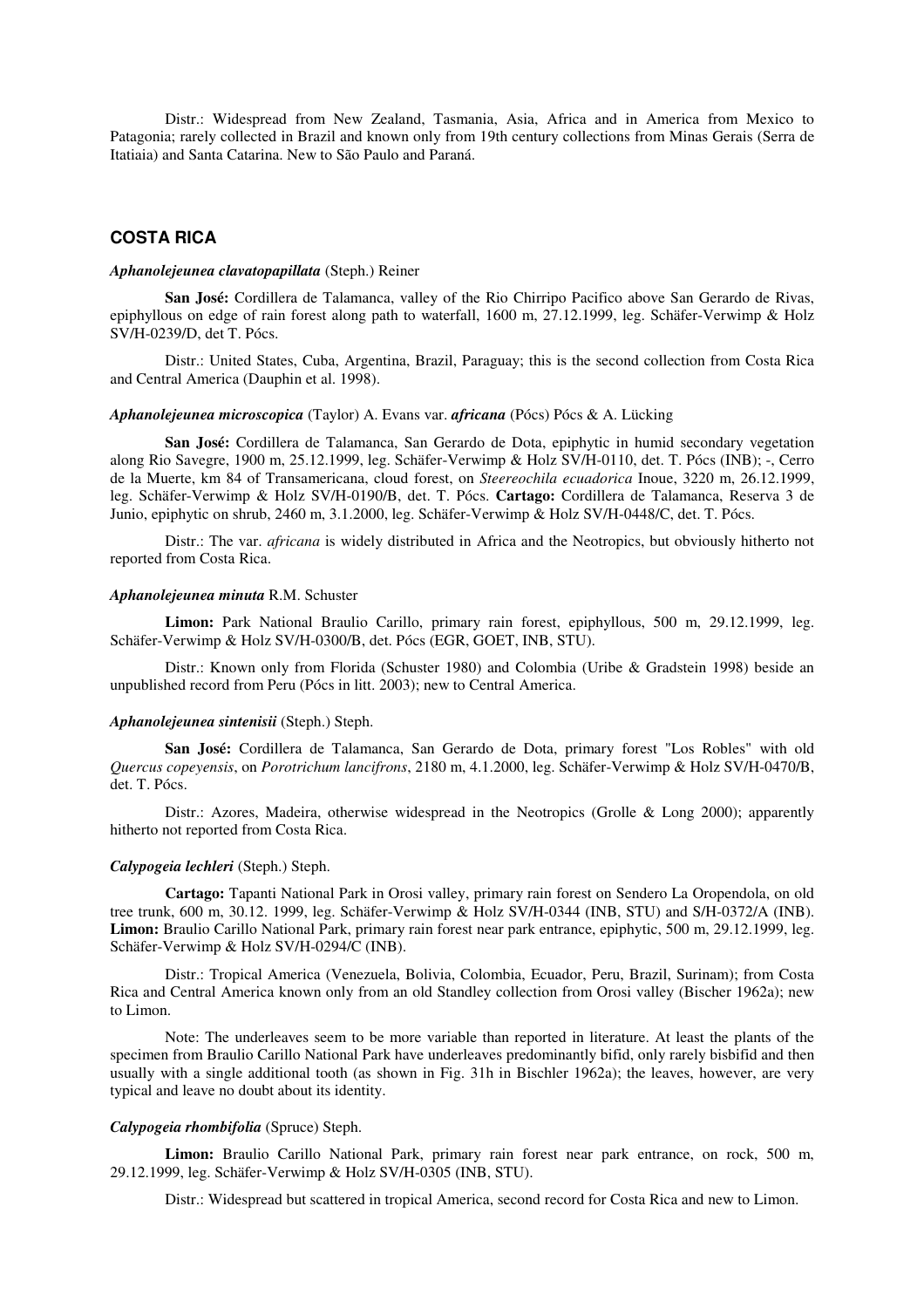#### *Cololejeunea bischleriana* P. Tixier

**San José:** Cordillera de Talamanca, San Gerardo de Dota, primary forest "Los Robles" with old *Quercus copeyensis*, epiphyllous, 2200 m, 28.12.1999, leg. Schäfer-Verwimp & Holz SV/H-0273/C, det. T. Pócs (EGR, INB).

Distr.: Tropical America (Colombia, Brazil, Ecuador); new to Costa Rica.

## *Drepanolejeunea andina* Herzog

**San José:** Cordillera de Talamanca, Cerro de la Muerte, on branches of shrubs in páramo vegetation, c. per. optime, 3400 m, 26.12.1999, leg. Schäfer-Verwimp & Holz SV/H-0149/B; - dito, s. per., 3300 m, SV/H-0179/A (INB).

Distr.: Hitherto known only from Ecuador (type) and Colombia; new to Costa Rica and Central America.

The perianth is nearly identical to that of the closely related *Drepanolejeunea paramicola* Schust. (see fig. 1 in Schuster 1996), except that the beak usually is flaring at the mouth. In the specimen SV/H-0149/B, the size of the underleaves (200-220 µm wide, the lobes 2-3(-4) cells wide at base and 6-8 cells long) lies between *D. andina* as given in Bischler (1964) and *D. paramicola* (Schuster, l.c.), and the distal portions of the keel often are crenulate-papulose as described for *D. paramicola*. However, in all leaves two distinct ocelli are clearly visible, a characteristic feature of *D. andina*.

## *Drepanolejeunea granatensis* (J.B. Jack & Steph.) Bischl.

**San José:** Cordillera de Talamanca, Cerro de la Muerte, on branches of shrubs in páramo vegetation, 3400 m, 26.12.1999, leg. Schäfer-Verwimp & Holz SV/H-0142, 0149/C (INB); -, -, on rock, 3350 m, SV/H-0165 (INB).

Distr.: Known from Colombia, Venezuela, Ecuador, and southeastern Brazil; new to Costa Rica and Central America.

The plants from Costa Rica usually have larger underleaves and more strongly papulose leaf cells than the plants from southeastern Brazil. The last cited collection from rock has extraordinary large underleaves consisting of 50-60 cells (fide Bischler 1964 only 25-40 cells) but otherwise it seems not to be separable from typical *D. granatensis*.

#### *Lejeunea cancellata* Nees & Mont. in Mont.

**Cartago:** Orosi valley, road to National Park Tapanti, ca. 1 km before entrance, epiphytic on treelet along pasture, 600 m, 30.12.1999, leg. Schäfer-Verwimp & Holz SV/H-0374/A, conf. M. E. Reiner-Drehwald (INB); **San José:** Cordillera de Talamanca, valley of the Rio Chirripo Pacifico above San Gerardo de Rivas, culture zone, epiphytic on tree along path to waterfall, 1600 m, 27.12.1999, leg. Schäfer-Verwimp & Holz SV/H-0235/B (INB).

Distr.: Cuba, Florida, Argentina, Brazil, Surinam; fist record for Costa Rica by Holz et al. (2001); new to Cartago.

## *Metalejeunea cucullata* (Reinw. et al.) Grolle

**San José:** Cordillera de Talamanca, San Gerardo de Dota, humid secondary vegetation on trail along Rio Savegre, epiphytic, mixed with *Aphanolejeunea microscopica* (Tayl.) Evans var. *africana* (Pócs) Pócs & A. Lücking, 1900 m, 25.12.1999, leg. Schäfer-Verwimp & Holz SV/H-0110/A, det. T. Pócs (INB).

Distr.: Pantropical and known under many synonyms (Grolle 1995), but apparently not reported from Costa Rica.

#### *Hyophila nymaniana* (Fleisch.) Menzel [= *Hyophila rosea* Williams]

**Guanacaste:** Liberia, Park National Rincón de la Vieja, on rock beside brook, 750-800 m, 1.1.2000, leg. Schäfer-Verwimp & Holz SV/H-0395, det. P. Sollman (INB, L, STU).

Distr.: A primarily palaeotropical species known from India, Thailand to the Malay Peninsula and the Philippines (Eddy 1990, as *Hyophila rosea* Williams); firstly reported from the New World by Zander in Sharp et al. (1994, as *H. rosea*) from Mexico. New to Costa Rica.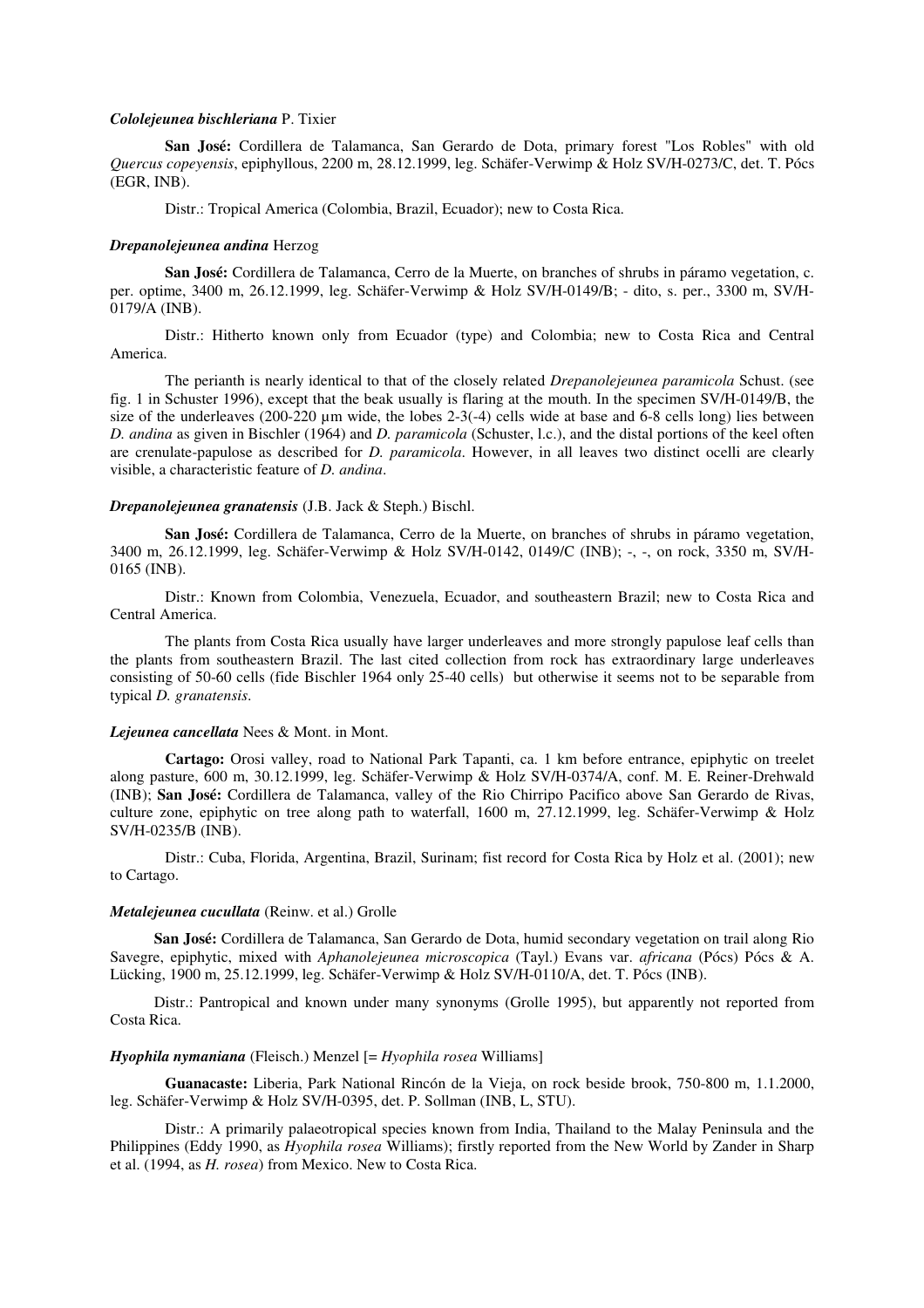## **ECUADOR**

#### *Alobiella husnotii*(Gottsche) Schiffn.

**Zamora-Chinchipe:** Road Loja – Zamora, km 10, open shrubby vegetation near highest point ("El Tiro"), on earth slope,  $2770$  m,  $17.4.2003$ , leg. Schäfer-Verwimp & Preußing 23313 (LOJA).

Distr.: Scattered in the Neotropics, and known from the Lesser Antilles, Venezuela, Guyana, Peru, and Brazil at altitudes between 500 and 1900 m; new to Ecuador.

## *Aphanolejeunea subsphaeroidea* R.M. Schust.

**Loja:** Podocarpus National Park above Cajanuma, 4° 6' S, 79° 10' W, Sendero El Mirador, upper montane rain forest, epiphyllous on earth bromeliad, 2890 m, 15.4.2003, leg. Schäfer-Verwimp & Preußing 23268/C, det. T. Pócs (EGR, LOJA).

Distr.: Hitherto known only from Venezuela and Brazil (Pócs in Gradstein & Costa 2003); new to Ecuador.

## *Aphanolejeunea truncatifolia* Horikawa

**Loja:** Podocarpus National Park above Cajanuma, 4° 6' S, 79° 10' W, Sendero El Mirador, upper montane rain forest, epiphyllous, growing with *Aphanolejeunea microscopica* var. *exigua*, 2900 m, 15.4.2003, leg. Schäfer-Verwimp & Preußing 23269/C, det. T. Pócs (EGR, LOJA).

Distr.: Pantropical, first record from Ecuador by Nöske et al. (2003) from Zamora-Chinchipe; new to Loja.

## *Diphyscium longifolium* Griff. [= *Diphyscium peruvianum* Spruce ex Mitt.]

**Zamora-Chinchipe:** Podocarpus National Park on Rio Bombuscara ca 5 km south of Zamora, submontane rain forest, shady rock on edge of Rio Bombuscara, 1000 m, 19.4.2003, leg. Schäfer-Verwimp & Preußing 23412 (LOJA, STU).

Distr.: Widespread throughout tropical Asia, Oceania, Central and South America (Magombo 2003, with distribution map). First record for Ecuador.

## *Drepanolejeunea granatensis* (J.B. Jack & Steph.) Bischl.

**Loja:** Podocarpus National Park above Cajanuma south of Loja city, 4° 06'S, 79° 10' W, Sendero El Mirador, "páramo arbustivo", on twigs of shrubs, 3000 - 3060 m, 15.4.2003, leg. Schäfer-Verwimp & Preußing 23281, 23296/A (LOJA, STU).

Distr.: Known from Colombia, Venezuela, Costa Rica (see this paper), and southeastern Brazil; recently reported from Ecuador by Nöske et al. (2003); new to Loja.

## *Erpodium beccarii* Müll. Hal. ex Vent.

**Loja:** City centre of Loja, Plaza at church Santo Domingo, epiphytic in small quantity, associated with *Orthotrichum diaphanum*, 2100 m, 14.4.2003, leg. Schäfer-Verwimp 23260/B (LOJA).

Distr.: Widely distributed in Africa and tropical America, new to Ecuador.

#### *Macrocolura sagittistipula* (Spruce) R.M. Schust.

**Zamora-Chinchipe:** Podocarpus National Park on Rio Bombuscara ca 5 km south of Zamora, submontane rain forest, on old tree trunk, only a few plants between densely growing *Drepanolejeunea crassiretis*, 1000 m, 19.4.2003, leg. Schäfer-Verwimp & Preußing 23396/B.

Distr.: Widespread in tropical America from Cuba and Puerto Rico to northern Amazonia, Colombia and Peru (detailed distribution, description and figures in Grolle & Zhu 2002); new generic record for Ecuador.

## *Marchantia berteroana* Lehm. & Lindenb.

**Zamora-Chinchipe:** Rocky slopes on road Loja – Zamora, ca. km 10 – 11, on dripping cliff, 2720 m, 17.4.2003, leg. Schäfer-Verwimp & Preußing 23342 (GOET, LOJA, STU).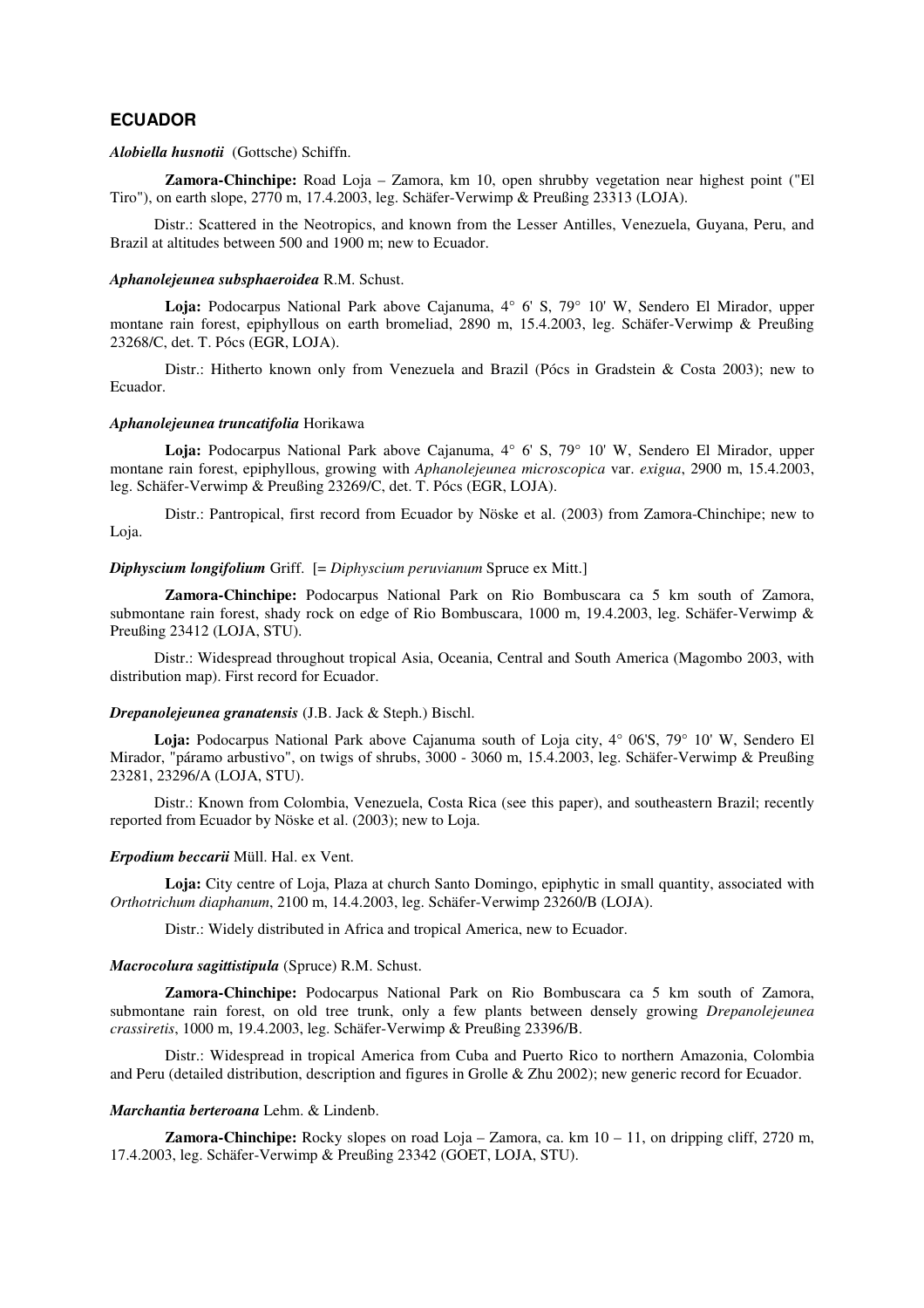Distr.: Widely distributed in the New World, South Africa, Indian Ocean Islands, and Oceania (see Bischler 1984); this is the first mainland record for Ecuador (known from Galapagos) which closes the wide gap between Colombia/Venezuela and Argentina/Chile.

#### *Oryzolejeunea saccatiloba* (Steph.) Gradst.

**Zamora-Chinchipe:** Podocarpus National Park on Rio Bombuscara ca 5 km south of Zamora, 4° 06' S, 78° 58' W, submontane rain forest, epiphyllous; 1000 m, 19.4.2003, leg. Schäfer-Verwimp & Preußing 23408/C.

Distr.: Widespread but scattered in tropical America (including Ecuador), usually growing on bark; seems to be the first epiphyllous collection of this species.

#### *Racomitrium subsecundum* (Harv.) Wils. in Mitt. & Wils.

**Zamora-Chinchipe:** Rocky slopes on road Loja – Zamora, ca. km 10 – 11, partially exposed to sunlight, 2740 m, 17.4.2003, leg. Schäfer-Verwimp & Preußing 23338, det. H. Bednarek-Ochyra (KRAM, LOJA).

Distr.: Pantropical taxon, in South America known from Brazil, Colombia, Ecuador, Bolivia, and Venezuela (see above); new to Zamora-Chinchipe.

#### *Radula eggersii* Yamada

**Zamora-Chinchipe:** Road Loja – Zamora, km 10, humid shrubby vegetation at highest point "El Tiro", on bracnch of shrub, 2780 m, 17.4.2003, leg. Schäfer-Verwimp & Preußing 23330/A, det. K. Yamada (LOJA, STU, hb. Yamada).

Distr.: Recently described from Ecuador, Prov. de Loja, and hitherto known only from the type collection (Yamada 1997). New to Zamora-Chinchipe.

**Acknowledgments.** For determination or confirmation of critical specimens we wish to thank H. Bednarek-Ochyra, Poland, W. R. Buck, U.S.A., the late H. Crum, U.S.A., C. Delgadillo, Mexico, J.-P. Frahm, Germany, H. Greven, The Netherlands, E. Maier, Switzerland, J. Muñoz, Spain, T. Pócs, Hungary, M. Price, Switzerland, P. Sollman, The Netherlands, M. E. Reiner-Drehwald, Germany, and K. Yamada, Japan. the first author is grateful to Ing. Z. Aguirre (Loja, Ecuador) and N. Zamora (San José, Costa Rica), for their generous support in obtaining the necessary collecting and export permits, and the Deutsche Forschungsgemeinschaft supported field work in Ecuador.

## **Literature**

**Allen B. 1999.** A revision of the moss genus *Lepyrodon* (Leucodontales, Lepyrodontaceae). Bryobrothera 5: 23-48.

- **Allen B. & M.R. Crosby 1986.** Revision of the genus *Squamidium* (Musci: Meteoriaceae). Journal of the Hattori Botanical Laboratory 61: 423-476.
- **Bednarek-Ochyra H. 2001.** New national and regional bryophyte records, 4. *Racomitrium subsecundum* (Hook. & Grev. ex Harv. in Hook.) Wilson in Mitt. & Wilson. Journal of Bryology 23(2): 151.
- **Bednarek-Ochyra H., Ochyra R. & W.R. Buck 1999.** The genus *Racomitrium* (Grimmiaceae) in Brazil, with the first report of *R. subsecundum* in South America. Brittonia 51(1): 93-105.
- **Bischler H. 1962.** The genus *Calypogeja* Raddi in Central and South America. II. Subgenus *Calypogeja*, subgroups 1, 2 and 3. Candollea 18: 53-93.
- **Bischler H. 1962a.** The genus *Calypogeja* Raddi in Central and South America. III. Subgenus *Calypogeja*, subgroups 4 and 5. Candollea 18: 95-128.
- **Bischler H. 1964.** Le genre *Drepanolejeunea* Steph. en Amérique Centrale et Méridionale. Revue Bryologique et Lichénologique 33: 15-179.
- **Bischler H. 1984.** *Marchantia* L. The New World Species. Bryophytorum Bibliotheca 26, 228 pp. J. Cramer, Berlin, Stuttgart.
- **Buck W.R. & D.H. Norris 1996.** *Hedwigia stellata* and *H. detonsa* (Hedwigiaceae) in North America. Nova Hedwigia 62: 361-370.
- **Churchill S.P., Griffin, D., III & J. Muñoz 2000.** A checklist of the mosses of the tropical Andean countries. Ruizia 17, 203 pp., Madrid.
- **Crosby M.R., Allen B.H. & R.E. Magill 1985.** A Review of the Moss Genus *Hypnella*. The Bryologist 88(2): 121-129.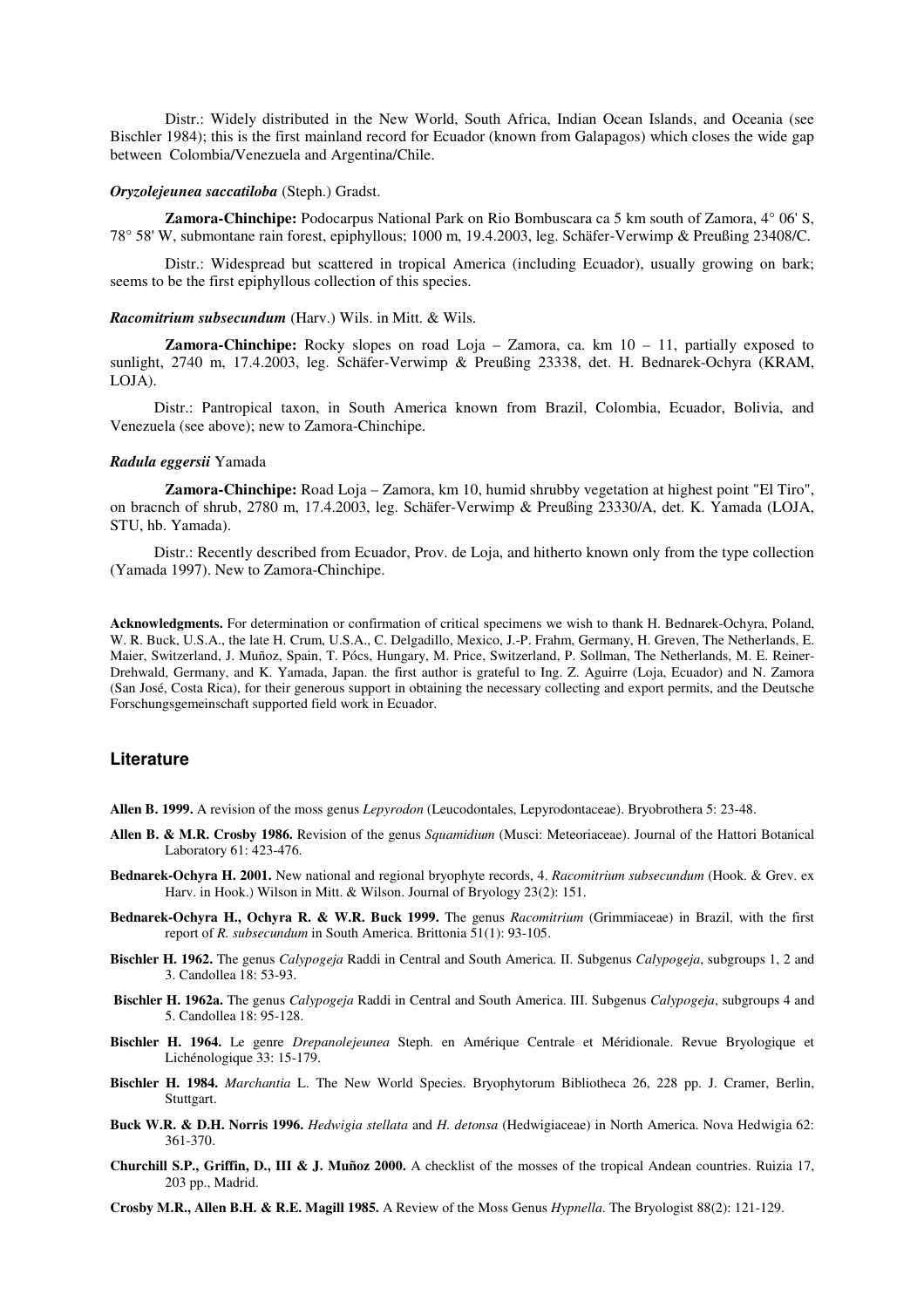- **Dauphin G., Gradstein S.R., Bernecker-Lücking A. & M.I. Morales 1998.** Additions to the hepatic flora of Costa Rica II. Lindbergia 23: 74-80.
- **Eddy A. 1990.** A Handbook of Malesian Mosses, vol. 2, 256 pp. Natural History Museum Publications, London*.*
- **Frahm J.-P. 1991.** Dicranaceae: Campylopodioideae, Paraleucobryoideae. Flora Neotropica, Monograph 54, 239 pp., New York.
- **Gradstein S.R. 1999.** Hepatics, pp. 65-73, in: J.L. Luteyn, Páramos, a checklist of plant diversity, geographical distribution, and botanical literature. Memoirs of The New York Botanical Garden, vol. 84, New York.
- **Gradstein S.R., Cleef, A.M. & M.H. Fulford 1977.** Studies on Colombian Cryptogams. IIA. Hepaticae Oil body structure and ecological distribution of selected species of Tropical Andean Jungermanniales. Proceedings Koninklijke Nederlandse Akademie van Wetenschappen, ser. C, 80(5): 377-420.
- **Gradstein S.R. & D.P. da Costa 2003.** Liverworts and Hornworts of Brazil. Memoirs of The New York Botanical Garden, vol. 87, New York.
- **Griffin D., III. 1979.** Guia preliminar para as Briófitas frequentes em Manaus e adjacências. Acta Amazonica 9(3) Supl.: 1- 67.
- **Griffin D., III. 1984.** *Breutelia* in Brazil with notes on the occurrence of the genus in the New World. Journal of the Hattori Botanical Laboratory 57: 83-95.
- **Griffin D., III. 1992.** The distribution and synonyms of *Breutelia microdonta* (Mitt.) Broth. with additional notes on certain taxa of *Breutelia*. Tropical Bryology 5: 55-59.
- **Grolle R. 1995.** The Hepaticae and Anthocerotae of the East African Islands. An Annotated Catalogue. Bryophytorum Bibliotheca 48, 178 pp. J. Cramer, Berlin, Stuttgart.
- Grolle R. & D.G. Long 2000. An annotated check-list of the Hepaticae and Anthocerotae of Europe and Macaronesia. Journal of Bryology 22: 103-140.
- **Grolle R. & R.-L. Zhu 2002.** On *Macrocolura* and the subdivision of *Colura* (Lejeuneaceae, Hepaticae). Journal of the Hattori Botanical Laboratory 92: 181-190.
- **He X.-L. & R. Grolle 2001.** *Xylolejeunea,* a new genus of the Lejeuneaceae (Hepaticae) from the Neotropics, Madagascar and the Seychelles. Annales Botanici Fennici 38: 25-44.
- **Hedenäs L. 1994.** The *Hedwigia ciliata* complex in Sweden, with notes on the occurrence of the taxa in Fennoscandia. Journal of Bryology 18: 139-157.
- **Holz I., Heinrichs J., Schäfer-Verwimp A. & Gradstein S.R. 2001.** Additions to the hepatic flora of Costa Rica III. Cryptogamie, Bryologie 22(4): 255-273.
- **Kuwahara Y. 1986.** The Metzgeriaceae of the Neotropics. Bryophytorum Bibliotheca 28, 254 pp. J. Cramer, Berlin, Stuttgart.
- **Lisboa R.C.L. & O. Yano 1987.** Novas ocorrências de Briófitas na Amazônia brasileira. Boletim do Museu Paraense Emílio Goeldi, sér. Bot., 3(2): 141-156.
- **Magombo Z.L.K. 2003.** Taxonomic revision of the moss family Diphysciaceae M. Fleisch. (Musci). Journal of the Hattori Botanical Laboratory 94: 1-86.
- **Muñoz J. 1999.** A revision of *Grimmia* (Musci, Grimmiaceae) in the Americas. 1: Latin America. Annals of the Missouri Botanical Garden 86: 118-191.
- **Muñoz J. & F. Pando 2000.** A World Synopsis of the genus *Grimmia* (Musci, Grimmiaceae). Monographs in Systematic Botany, Missouri Botanical Garden 83, 133 p.
- **Nöske N.M, Gradstein S.R., Kürschner H., Parolly G. & S. Torracchi 2003.** Cryptogams of the Reserva Biológica San Francisco (Province Zamora-Chinchipe, Southern Ecuador) I. Bryophytes. Cryptogamie, Bryologie 24(1): 15-32.
- **Reese W.D. 1993.** Calymperaceae. Flora Neotropica Monograph 58, 102pp. The New York Botanical Garden, New York.
- **Reiner-Drehwald M.E. 1994.** Sobre *Microlejeunea globosa* (Spruce) Steph. y la fragmentación del tallo, un tipo de reproducción asexual poco conocido en hepáticas. Candollea 49: 225-232.
- **Schuster R.M. 1980.** The Hepaticae and Anthocerotae of North America, Vol. IV, 1334 pp. Columbia University Press, New York.
- **Schuster R.M. 1996.** Studies on Lejeuneaceae, II. Neotropical taxa of *Drepanolejeunea* (Spr.) Schiffn. Nova Hedwigia 62: 1-46.
- **Stone I.G. 1997.** A revision of Erpodiaceae with particular reference to Australian taxa. Journal of Bryology 19: 485-502.
- **Uribe M., J. & S.R. Gradstein 1998.** Catalogue of the Hepaticae and Anthocerotae of Colombia. Bryophytorum Bibliotheca 53, 99pp. J. Cramer, Berlin, Stuttgart.